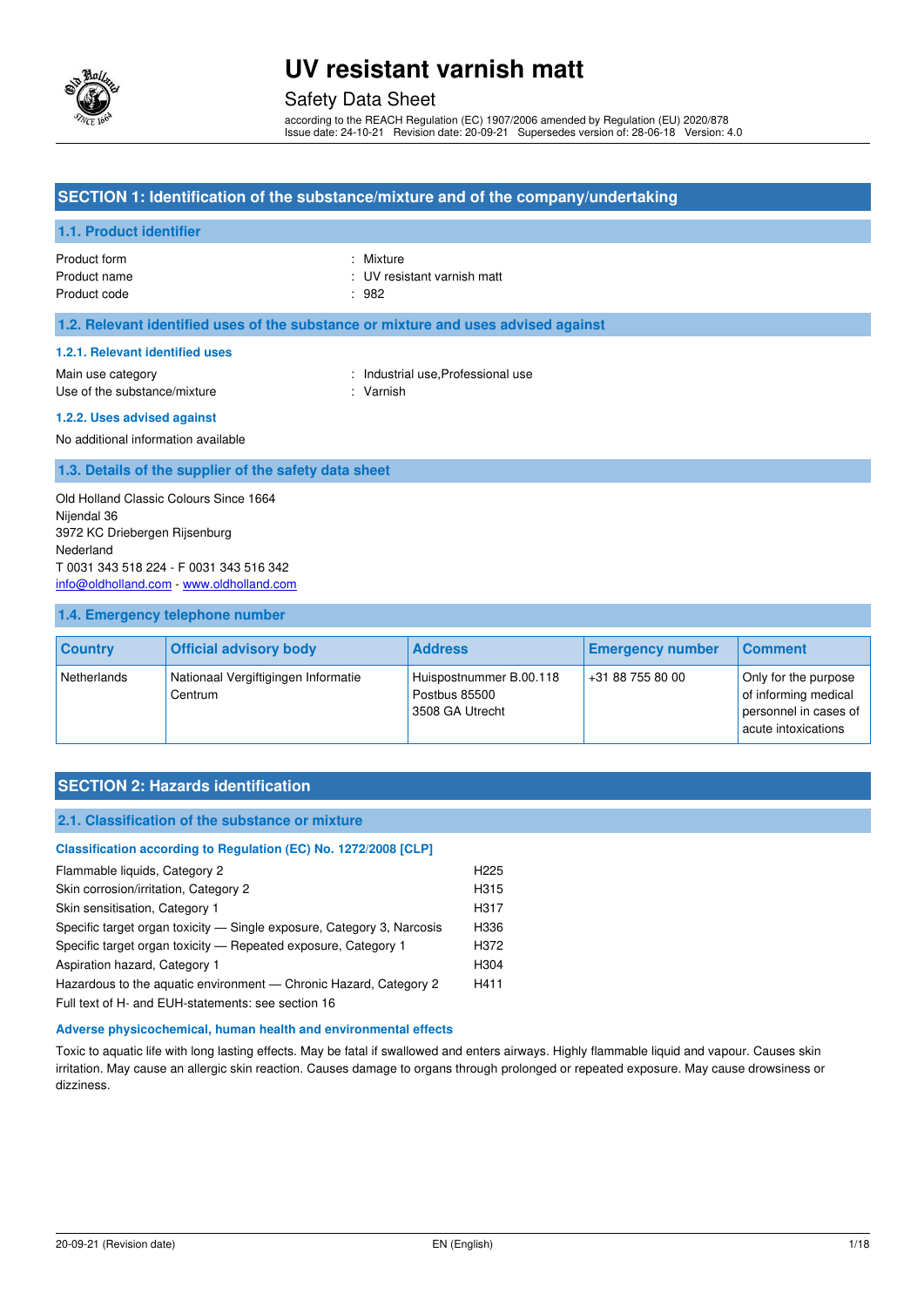### Safety Data Sheet

according to the REACH Regulation (EC) 1907/2006 amended by Regulation (EU) 2020/878

#### **2.2. Label elements**

## **Labelling according to Regulation (EC) No. 1272/2008 [CLP]**

Hazard pictograms (CLP) : GHS02 GHS07 GHS08 GHS09 Signal word (CLP)  $\qquad \qquad$ : Danger Contains : Hydrocarbons, C9-C12, n-alkanes, iso-alkanes, cyclic, aromatic compounds (16.3%), Hydrocarbons, C9, aromatics, reaction mass of α-3-(3-(2H-benzotriazol-2-yl)-5-tert-butyl-4 hydroxyphenyl)propionyl-ω-hydroxypoly(oxyethylene) and α-3-(3-(2H-benzotriazol-2-yl)-5 tert-butyl-4-hydroxyphenyl)propionyl-ω-3-(3-(2H-benzotriazol-2-yl)-5-tert-butyl-4 hydroxyphenyl)propionyloxypoly(oxyethylene) Hazard statements (CLP) : H225 - Highly flammable liquid and vapour. H304 - May be fatal if swallowed and enters airways. H315 - Causes skin irritation. H317 - May cause an allergic skin reaction. H336 - May cause drowsiness or dizziness. H372 - Causes damage to organs through prolonged or repeated exposure. H411 - Toxic to aquatic life with long lasting effects. Precautionary statements (CLP) : P210 - Keep away from heat, hot surfaces, sparks, open flames and other ignition sources. No smoking. P273 - Avoid release to the environment. P280 - Wear eye protection, protective gloves, protective clothing. P301+P310+P331 - IF SWALLOWED: Immediately call a doctor, a POISON CENTER. Do NOT induce vomiting. P321 - Specific treatment (see supplemental first aid instruction on this label). P391 - Collect spillage.

#### **2.3. Other hazards**

This substance/mixture does not meet the PBT criteria of REACH regulation, annex XIII This substance/mixture does not meet the vPvB criteria of REACH regulation, annex XIII

The mixture does not contain substance(s) included in the list established in accordance with Article 59(1) of REACH for having endocrine disrupting properties, or is not identified as having endocrine disrupting properties in accordance with the criteria set out in Commission Delegated Regulation (EU) 2017/2100 or Commission Regulation (EU) 2018/605

### **SECTION 3: Composition/information on ingredients**

#### **3.1. Substances**

#### Not applicable

#### **3.2. Mixtures**

| <b>Name</b>                                                                                                                                | <b>Product identifier</b>                                                                                | $\frac{1}{2}$ | <b>Classification according to</b><br><b>Regulation (EC) No. 1272/2008</b><br><b>[CLP]</b>                                                                                      |
|--------------------------------------------------------------------------------------------------------------------------------------------|----------------------------------------------------------------------------------------------------------|---------------|---------------------------------------------------------------------------------------------------------------------------------------------------------------------------------|
| Hydrocarbons, C9-C12, n-alkanes, iso-alkanes, cyclic,<br>aromatic compounds (16.3%)<br>substance with a Community workplace exposure limit | CAS-No.: 64742-82-1<br>EC-No.: 265-185-4<br>EC Index-No.: 649-330-00-2<br>REACH-no: 01-2119458049-<br>33 | < 70          | Flam. Lig. 3, H226<br>Skin Irrit. 2, H315<br>Muta. Not classified<br>Carc. Not classified<br>STOT SE 3, H336<br>STOT RE 1, H372<br>Asp. Tox. 1, H304<br>Aquatic Chronic 2, H411 |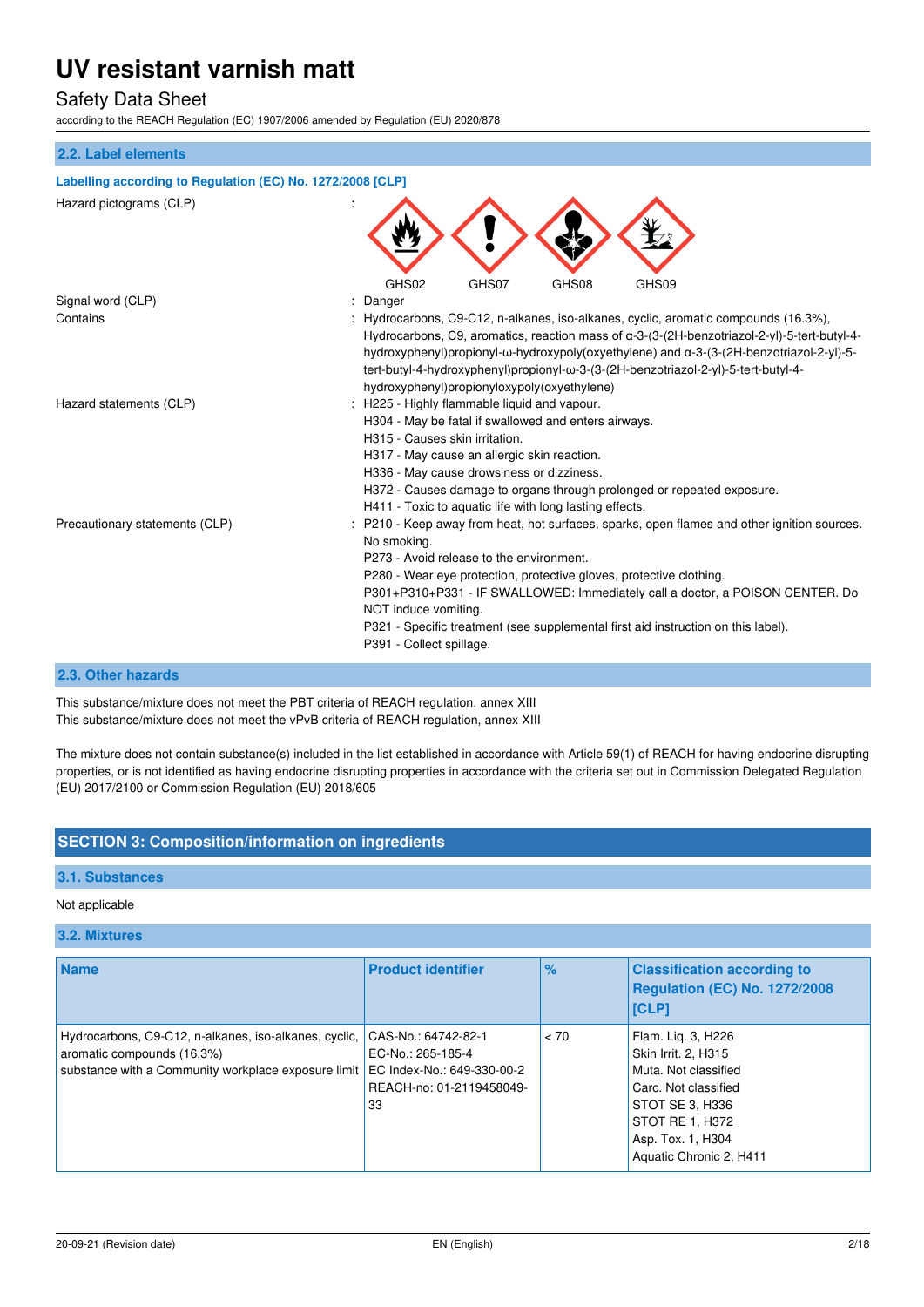# Safety Data Sheet

according to the REACH Regulation (EC) 1907/2006 amended by Regulation (EU) 2020/878

| <b>Name</b>                                                                                                                                                                                                                                                                                                        | <b>Product identifier</b>                                                                                                 | $\frac{9}{6}$ | <b>Classification according to</b><br><b>Regulation (EC) No. 1272/2008</b><br>[CLP]                                                         |
|--------------------------------------------------------------------------------------------------------------------------------------------------------------------------------------------------------------------------------------------------------------------------------------------------------------------|---------------------------------------------------------------------------------------------------------------------------|---------------|---------------------------------------------------------------------------------------------------------------------------------------------|
| Hydrocarbons, C9, aromatics                                                                                                                                                                                                                                                                                        | CAS-No.: 64742-95-6<br>EC-No.: 918-668-5<br>REACH-no: 01-2119455851-<br>35                                                | < 20          | Flam. Lig. 3, H226<br>STOT SE 3, H336<br>STOT SE 3, H335<br>Asp. Tox. 1, H304<br>Aquatic Chronic 2, H411                                    |
| reaction mass of a-3-(3-(2H-benzotriazol-2-yl)-5-tert-<br>butyl-4-hydroxyphenyl)propionyl-ω-<br>hydroxypoly(oxyethylene) and $\alpha$ -3-(3-(2H-<br>benzotriazol-2-yl)-5-tert-butyl-4-<br>hydroxyphenyl)propionyl-ω-3-(3-(2H-benzotriazol-2-<br>yl)-5-tert-butyl-4-<br>hydroxyphenyl)propionyloxypoly(oxyethylene) | CAS-No.: 104810-47-1,<br>104810-48-2<br>EC-No.: 400-830-7<br>EC Index-No.: 607-176-00-3<br>REACH-no: 01-0000015075-<br>76 | $3 - 5$       | Skin Sens. 1, H317<br>Aquatic Chronic 2, H411                                                                                               |
| ethanol; ethyl alcohol<br>substance with national workplace exposure limit(s)<br>(NL)                                                                                                                                                                                                                              | CAS-No.: 64-17-5<br>EC-No.: 200-578-6<br>EC Index-No.: 603-002-00-5<br>REACH-no: 01-2119457610-<br>43                     | $1 - 5$       | Flam. Lig. 2, H225                                                                                                                          |
| acetone; propan-2-one; propanone<br>substance with national workplace exposure limit(s)<br>(NL); substance with a Community workplace<br>exposure limit                                                                                                                                                            | CAS-No.: 67-64-1<br>EC-No.: 200-662-2<br>EC Index-No.: 606-001-00-8<br>REACH-no: 01-2119471330-<br>49                     | $0,01 - 1$    | Flam. Liq. 2, H225<br>Eye Irrit. 2, H319<br>STOT SE 3, H336                                                                                 |
| methanol<br>substance with national workplace exposure limit(s)<br>(NL); substance with a Community workplace<br>exposure limit                                                                                                                                                                                    | CAS-No.: 67-56-1<br>EC-No.: 200-659-6<br>EC Index-No.: 603-001-00-X<br>REACH-no: 01-2119433307-<br>44                     | $0,01 - 1$    | Flam. Liq. 2, H225<br>Acute Tox. 3 (Oral), H301<br>Acute Tox. 3 (Dermal), H311<br>Acute Tox. 3 (Inhalation), H331<br><b>STOT SE 1, H370</b> |

| <b>Specific concentration limits:</b> |                                                                                                       |                                                                          |
|---------------------------------------|-------------------------------------------------------------------------------------------------------|--------------------------------------------------------------------------|
| <b>Name</b>                           | <b>Product identifier</b>                                                                             | <b>Specific concentration limits</b>                                     |
| methanol                              | CAS-No.: 67-56-1<br>EC-No.: 200-659-6<br>EC Index-No.: 603-001-00-X<br>REACH-no: 01-2119433307-<br>44 | $(3 \leq C < 10)$ STOT SE 2, H371<br>$(10 \leq C < 100)$ STOT SE 1, H370 |

Full text of H- and EUH-statements: see section 16

| <b>SECTION 4: First aid measures</b>   |                                                                                                                                                                                                             |
|----------------------------------------|-------------------------------------------------------------------------------------------------------------------------------------------------------------------------------------------------------------|
| 4.1. Description of first aid measures |                                                                                                                                                                                                             |
| First-aid measures general             | : Never give anything by mouth to an unconscious person. If medical advice is needed, have<br>product container or label at hand. Immediately call a POISON CENTER or doctor.                               |
| First-aid measures after inhalation    | : Remove person to fresh air and keep comfortable for breathing. Call a POISON<br>CENTER/doctor if you feel unwell.                                                                                         |
| First-aid measures after skin contact  | : Gently wash with plenty of soap and water. Take off immediately all contaminated clothing.<br>If skin irritation or rash occurs: Get medical advice/attention.                                            |
| First-aid measures after eye contact   | : Immediately flush eyes thoroughly with water for at least 15 minutes. Remove contact<br>lenses, if present and easy to do. Continue rinsing. If eye irritation persists: Get medical<br>advice/attention. |
| First-aid measures after ingestion     | : Rinse mouth. Do NOT induce vomiting. Immediately call a POISON CENTER/doctor.                                                                                                                             |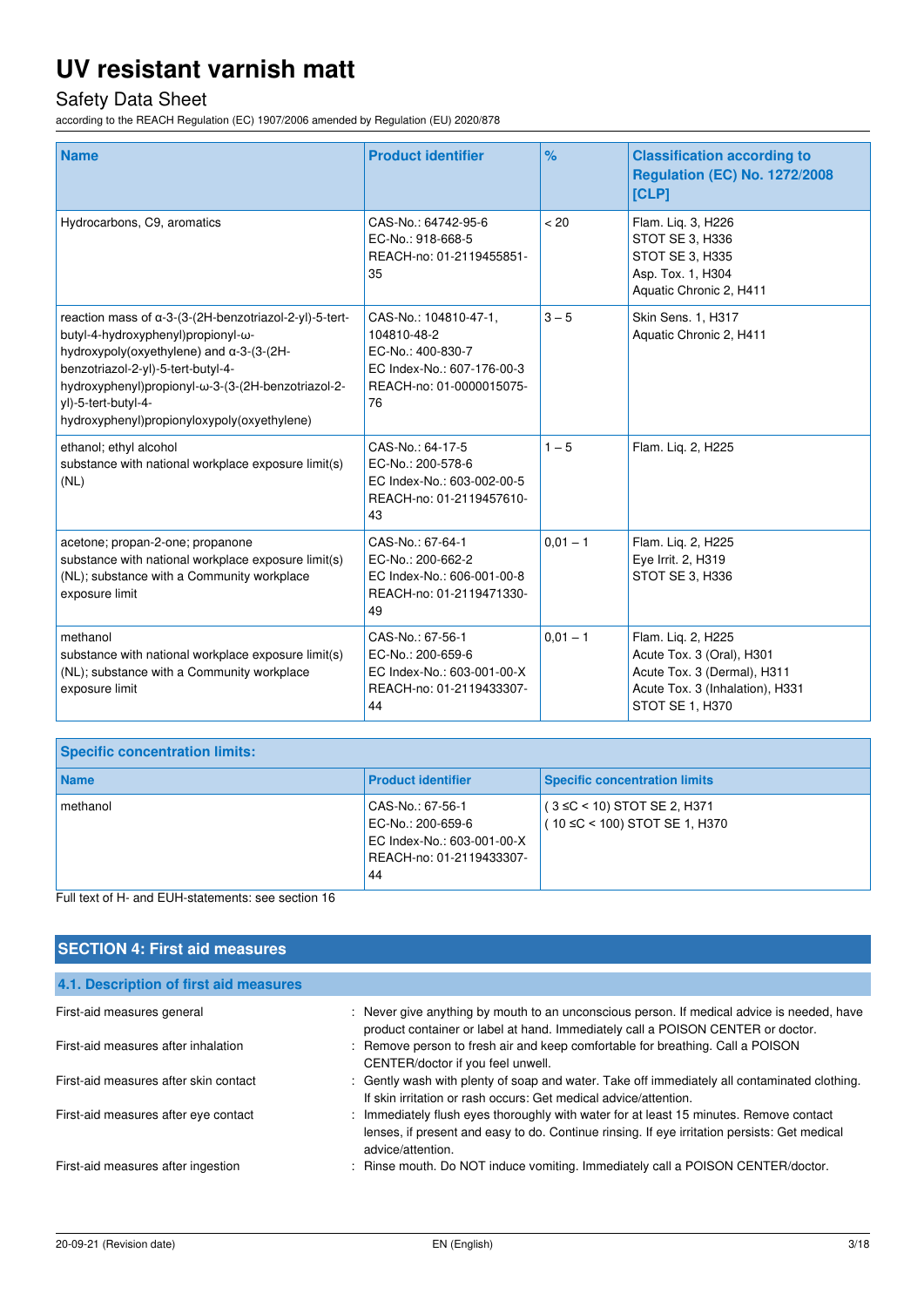### Safety Data Sheet

according to the REACH Regulation (EC) 1907/2006 amended by Regulation (EU) 2020/878

| 4.2. Most important symptoms and effects, both acute and delayed                |                                                                                                                                     |  |
|---------------------------------------------------------------------------------|-------------------------------------------------------------------------------------------------------------------------------------|--|
| Symptoms/effects<br>Symptoms/effects after skin contact                         | : May cause drowsiness or dizziness.<br>: Irritation. May cause an allergic skin reaction. Repeated exposure may cause skin dryness |  |
|                                                                                 | or cracking.                                                                                                                        |  |
| Symptoms/effects after ingestion                                                | : Risk of lung oedema.                                                                                                              |  |
| 4.3. Indication of any immediate medical attention and special treatment needed |                                                                                                                                     |  |

Treat symptomatically.

| <b>SECTION 5: Firefighting measures</b>                         |                                                                                                                                                                          |
|-----------------------------------------------------------------|--------------------------------------------------------------------------------------------------------------------------------------------------------------------------|
|                                                                 |                                                                                                                                                                          |
| 5.1. Extinguishing media                                        |                                                                                                                                                                          |
| Suitable extinguishing media<br>Unsuitable extinguishing media  | : Sand. Foam. Dry powder. Carbon dioxide. Water spray.<br>: Do not use a heavy water stream.                                                                             |
| 5.2. Special hazards arising from the substance or mixture      |                                                                                                                                                                          |
| Fire hazard<br>Hazardous decomposition products in case of fire | : Highly flammable liquid and vapour.<br>: For further information, refer to section 10 : "Stability and Reactivity".                                                    |
| 5.3. Advice for firefighters                                    |                                                                                                                                                                          |
| Firefighting instructions                                       | : Use water spray or fog for cooling exposed containers. Exercise caution when fighting any<br>chemical fire. Prevent fire fighting water from entering the environment. |

Other information entity is revent fire fighting water from entering the environment.

Other information **intervals and the Contract of Materials or solid residues at an authorized site.** 

| <b>SECTION 6: Accidental release measures</b><br>6.1. Personal precautions, protective equipment and emergency procedures |                                                                                                                                                        |  |
|---------------------------------------------------------------------------------------------------------------------------|--------------------------------------------------------------------------------------------------------------------------------------------------------|--|
|                                                                                                                           |                                                                                                                                                        |  |
| Emergency procedures                                                                                                      | : Evacuate unnecessary personnel. No open flames, no sparks, and no smoking. Avoid<br>contact with skin and eyes. Do not breathe vapours, mist, spray. |  |
| 6.1.2. For emergency responders                                                                                           |                                                                                                                                                        |  |
| Protective equipment                                                                                                      | Equip cleanup crew with proper protection. For further information refer to section 8:<br>"Exposure controls/personal protection".                     |  |
| Emergency procedures                                                                                                      | : Ventilate area.                                                                                                                                      |  |
| <b>6.2. Environmental precautions</b>                                                                                     |                                                                                                                                                        |  |
| Do not allow to enter drains or water courses.                                                                            |                                                                                                                                                        |  |
| 6.3. Methods and material for containment and cleaning up                                                                 |                                                                                                                                                        |  |
| For containment<br>Methods for cleaning up                                                                                | Collect spillage.<br>: Take up liquid spill into absorbent material. Sweep or shovel spills into appropriate container                                 |  |

Protection during firefighting  $\blacksquare$ : Do not enter fire area without proper protective equipment, including respiratory protection.

**6.4. Reference to other sections** 

For further information refer to section 8: "Exposure controls/personal protection". Concerning disposal elimination after cleaning, see section 13.

for disposal. Notify authorities if product enters sewers or public waters.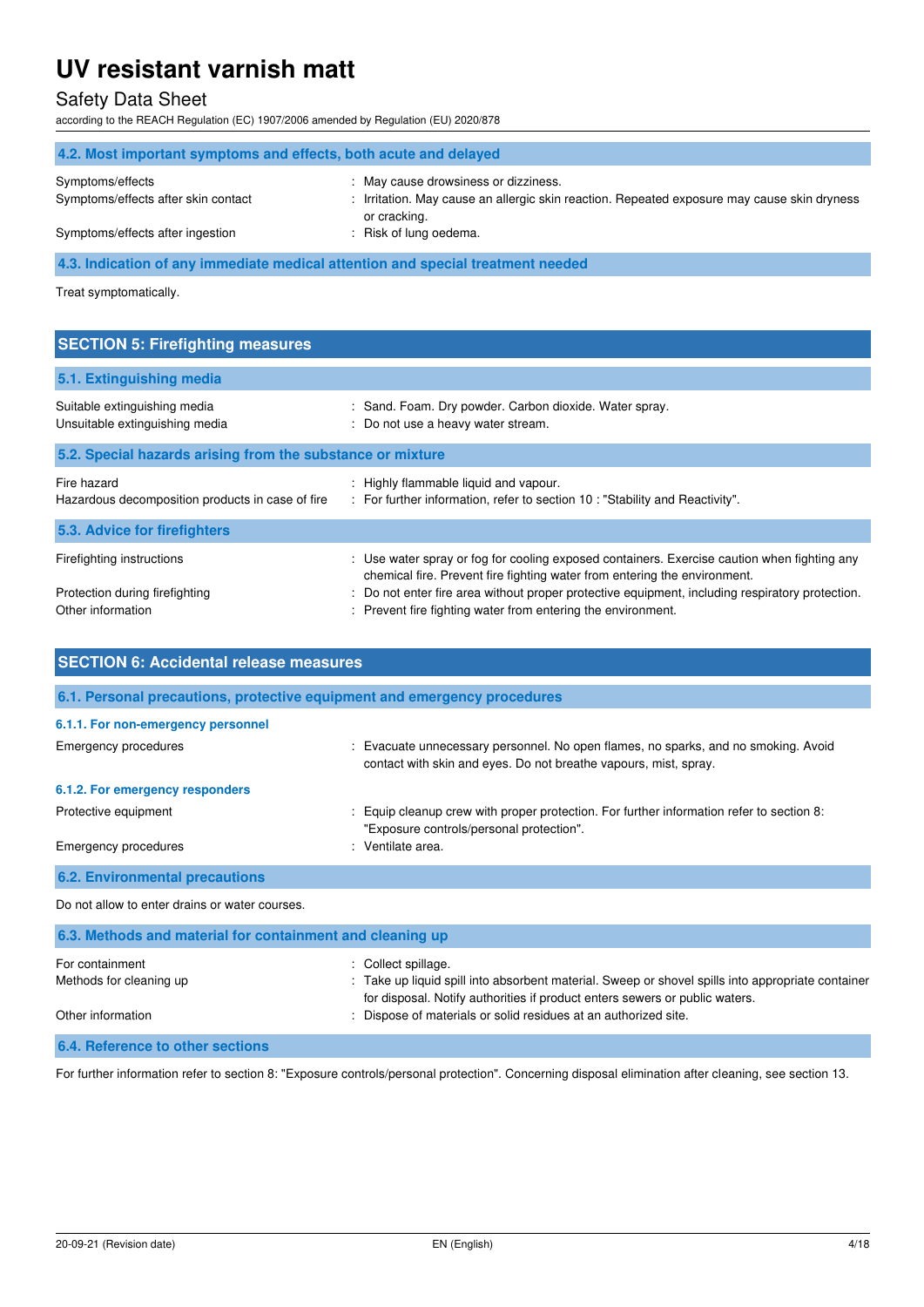# Safety Data Sheet

according to the REACH Regulation (EC) 1907/2006 amended by Regulation (EU) 2020/878

| <b>SECTION 7: Handling and storage</b>                            |                                                                                                                                                                                                                                                                                                                                                                                                                                                                                                                                                                                                                                                                                                                                                                                                                                                                  |
|-------------------------------------------------------------------|------------------------------------------------------------------------------------------------------------------------------------------------------------------------------------------------------------------------------------------------------------------------------------------------------------------------------------------------------------------------------------------------------------------------------------------------------------------------------------------------------------------------------------------------------------------------------------------------------------------------------------------------------------------------------------------------------------------------------------------------------------------------------------------------------------------------------------------------------------------|
| 7.1. Precautions for safe handling                                |                                                                                                                                                                                                                                                                                                                                                                                                                                                                                                                                                                                                                                                                                                                                                                                                                                                                  |
| Precautions for safe handling<br>Hygiene measures                 | Concerning personal protective equipment to use, see item 8. Provide good ventilation in<br>process area to prevent formation of vapour. Keep away from heat, hot surfaces, sparks,<br>open flames and other ignition sources. No smoking. Ground/bond container and receiving<br>equipment. Use only non-sparking tools. Take precautionary measures against static<br>discharge. Flammable vapours may accumulate in the container. Use explosion-proof<br>equipment. Wear personal protective equipment. Avoid contact with skin and eyes. Do not<br>breathe vapours, mist, spray. Use only outdoors or in a well-ventilated area.<br>Do not eat, drink or smoke when using this product. Always wash hands after handling the<br>product. Wash contaminated clothing before reuse. Contaminated work clothing should not<br>be allowed out of the workplace. |
| 7.2. Conditions for safe storage, including any incompatibilities |                                                                                                                                                                                                                                                                                                                                                                                                                                                                                                                                                                                                                                                                                                                                                                                                                                                                  |
| <b>Technical measures</b><br>Storage conditions                   | Explosion-free electrical equipment and lighting with earth. Ground/bond container and<br>receiving equipment.<br>: Keep only in the original container in a cool well ventilated place. Keep container closed<br>when not in use. Store locked up. Store in a well-ventilated place. Keep cool. Keep<br>container tightly closed.                                                                                                                                                                                                                                                                                                                                                                                                                                                                                                                               |
| Incompatible products<br>Heat and ignition sources                | Strong bases. Strong acids. Strong oxidation agent.<br>Keep away from heat and direct sunlight, ignition sources.                                                                                                                                                                                                                                                                                                                                                                                                                                                                                                                                                                                                                                                                                                                                                |
| 7.3. Specific end use(s)                                          |                                                                                                                                                                                                                                                                                                                                                                                                                                                                                                                                                                                                                                                                                                                                                                                                                                                                  |

No additional information available

### **SECTION 8: Exposure controls/personal protection**

**8.1. Control parameters** 

### **8.1.1 National occupational exposure and biological limit values**

| acetone; propan-2-one; propanone (67-64-1)                |                                    |  |
|-----------------------------------------------------------|------------------------------------|--|
| <b>EU - Indicative Occupational Exposure Limit (IOEL)</b> |                                    |  |
| Local name                                                | Acetone                            |  |
| <b>IOEL TWA</b>                                           | 1210 mg/m <sup>3</sup>             |  |
| IOEL TWA [ppm]                                            | 500 ppm                            |  |
| Regulatory reference                                      | COMMISSION DIRECTIVE 2000/39/EC    |  |
| <b>Netherlands - Occupational Exposure Limits</b>         |                                    |  |
| Local name                                                | Aceton                             |  |
| TGG-8u (OEL TWA)                                          | 1210 mg/m <sup>3</sup>             |  |
| TGG-15min (OEL STEL)                                      | 2420 mg/m <sup>3</sup>             |  |
| Regulatory reference                                      | Arbeidsomstandighedenregeling 2021 |  |
| ethanol; ethyl alcohol (64-17-5)                          |                                    |  |
| <b>Netherlands - Occupational Exposure Limits</b>         |                                    |  |
| Local name                                                | Ethanol                            |  |
| TGG-8u (OEL TWA)                                          | 260 mg/m <sup>3</sup>              |  |
| TGG-15min (OEL STEL)<br>1900 mg/m <sup>3</sup>            |                                    |  |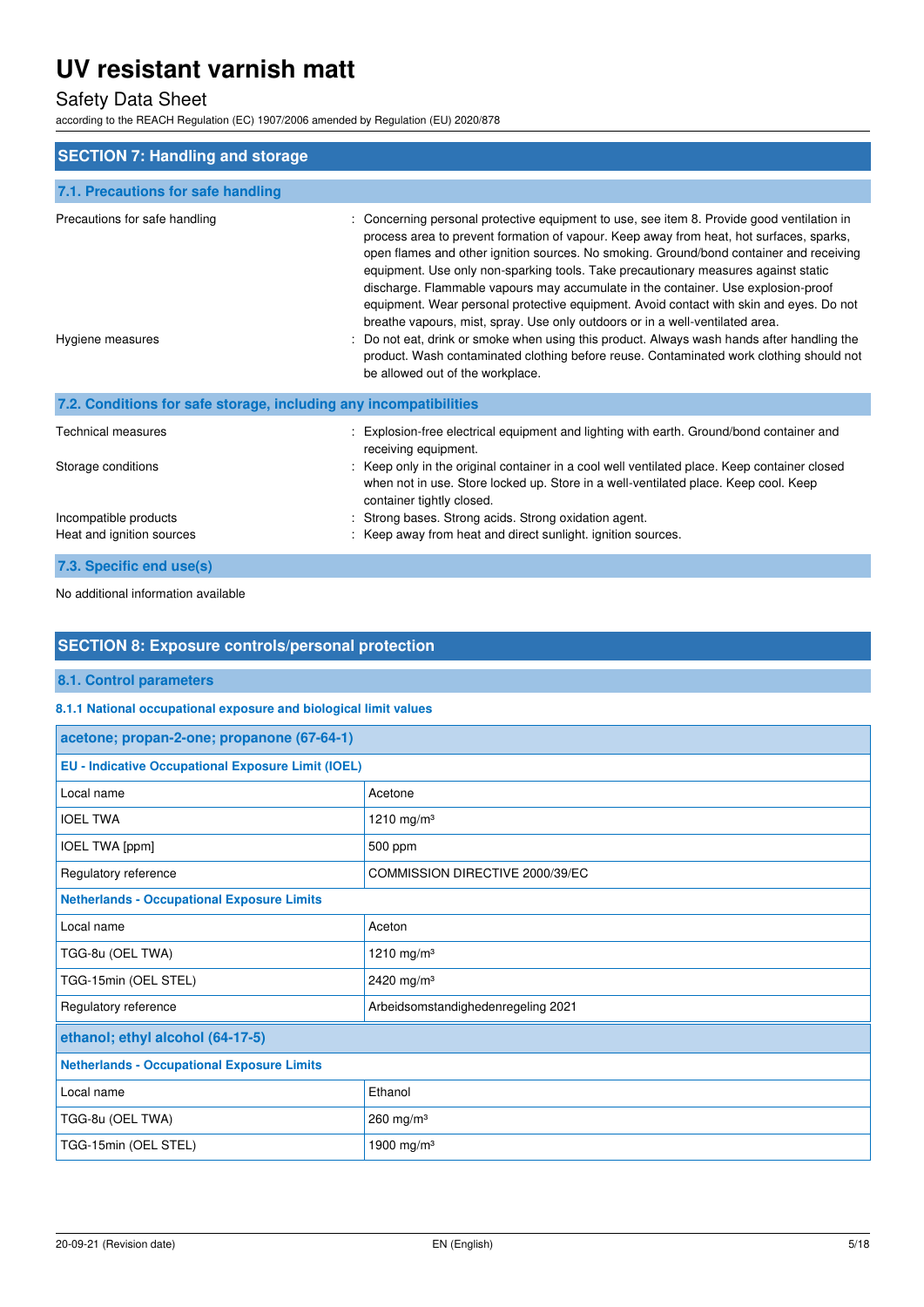# Safety Data Sheet

according to the REACH Regulation (EC) 1907/2006 amended by Regulation (EU) 2020/878

| ethanol; ethyl alcohol (64-17-5)                                                              |                                                                                                                                                                                                                                                                                                                                                                                         |  |
|-----------------------------------------------------------------------------------------------|-----------------------------------------------------------------------------------------------------------------------------------------------------------------------------------------------------------------------------------------------------------------------------------------------------------------------------------------------------------------------------------------|--|
| Remark                                                                                        | Kankerverwekkende stof. H (Huidopname) Stoffen die relatief gemakkelijk door de huid<br>kunnen worden opgenomen, hetgeen een substantiële bijdrage kan betekenen aan de<br>totale inwendige blootstelling, hebben in de lijst een H-aanduiding. Bij deze stoffen moeten<br>naast maatregelen tegen inademing ook adequate maatregelen ter voorkoming van<br>huidcontact worden genomen. |  |
| Regulatory reference                                                                          | Arbeidsomstandighedenregeling 2021                                                                                                                                                                                                                                                                                                                                                      |  |
| methanol (67-56-1)                                                                            |                                                                                                                                                                                                                                                                                                                                                                                         |  |
| <b>EU - Indicative Occupational Exposure Limit (IOEL)</b>                                     |                                                                                                                                                                                                                                                                                                                                                                                         |  |
| Local name                                                                                    | Methanol                                                                                                                                                                                                                                                                                                                                                                                |  |
| <b>IOEL TWA</b>                                                                               | $260$ mg/m <sup>3</sup>                                                                                                                                                                                                                                                                                                                                                                 |  |
| IOEL TWA [ppm]                                                                                | 200 ppm                                                                                                                                                                                                                                                                                                                                                                                 |  |
| Remark                                                                                        | Skin                                                                                                                                                                                                                                                                                                                                                                                    |  |
| Regulatory reference                                                                          | COMMISSION DIRECTIVE 2006/15/EC                                                                                                                                                                                                                                                                                                                                                         |  |
| <b>Netherlands - Occupational Exposure Limits</b>                                             |                                                                                                                                                                                                                                                                                                                                                                                         |  |
| Local name                                                                                    | Methanol                                                                                                                                                                                                                                                                                                                                                                                |  |
| TGG-8u (OEL TWA)                                                                              | 133 mg/m $3$                                                                                                                                                                                                                                                                                                                                                                            |  |
| Remark                                                                                        | H (Huidopname) Stoffen die relatief gemakkelijk door de huid kunnen worden opgenomen,<br>hetgeen een substantiële bijdrage kan betekenen aan de totale inwendige blootstelling,<br>hebben in de lijst een H-aanduiding. Bij deze stoffen moeten naast maatregelen tegen<br>inademing ook adequate maatregelen ter voorkoming van huidcontact worden genomen.                            |  |
| Regulatory reference                                                                          | Arbeidsomstandighedenregeling 2021                                                                                                                                                                                                                                                                                                                                                      |  |
| Hydrocarbons, C9-C12, n-alkanes, iso-alkanes, cyclic, aromatic compounds (16.3%) (64742-82-1) |                                                                                                                                                                                                                                                                                                                                                                                         |  |
| <b>EU - Indicative Occupational Exposure Limit (IOEL)</b>                                     |                                                                                                                                                                                                                                                                                                                                                                                         |  |
| Local name                                                                                    | White spirit Type 1                                                                                                                                                                                                                                                                                                                                                                     |  |
| <b>IOEL TWA</b>                                                                               | 116 mg/m $3$                                                                                                                                                                                                                                                                                                                                                                            |  |
| IOEL TWA [ppm]                                                                                | 20 ppm                                                                                                                                                                                                                                                                                                                                                                                  |  |
| <b>IOEL STEL</b>                                                                              | 290 mg/m $3$                                                                                                                                                                                                                                                                                                                                                                            |  |
| IOEL STEL [ppm]                                                                               | 50 ppm                                                                                                                                                                                                                                                                                                                                                                                  |  |
| Remark                                                                                        | Skin. (Year of adoption 2007)                                                                                                                                                                                                                                                                                                                                                           |  |
| Regulatory reference                                                                          | <b>SCOEL Recommendations</b>                                                                                                                                                                                                                                                                                                                                                            |  |
|                                                                                               |                                                                                                                                                                                                                                                                                                                                                                                         |  |

### **8.1.2. Recommended monitoring procedures**

No additional information available

#### **8.1.3. Air contaminants formed**

No additional information available

#### **8.1.4. DNEL and PNEC**

No additional information available

#### **8.1.5. Control banding**

No additional information available

**8.2. Exposure controls** 

#### **8.2.1. Appropriate engineering controls**

#### **Appropriate engineering controls:**

Ensure good ventilation of the work station.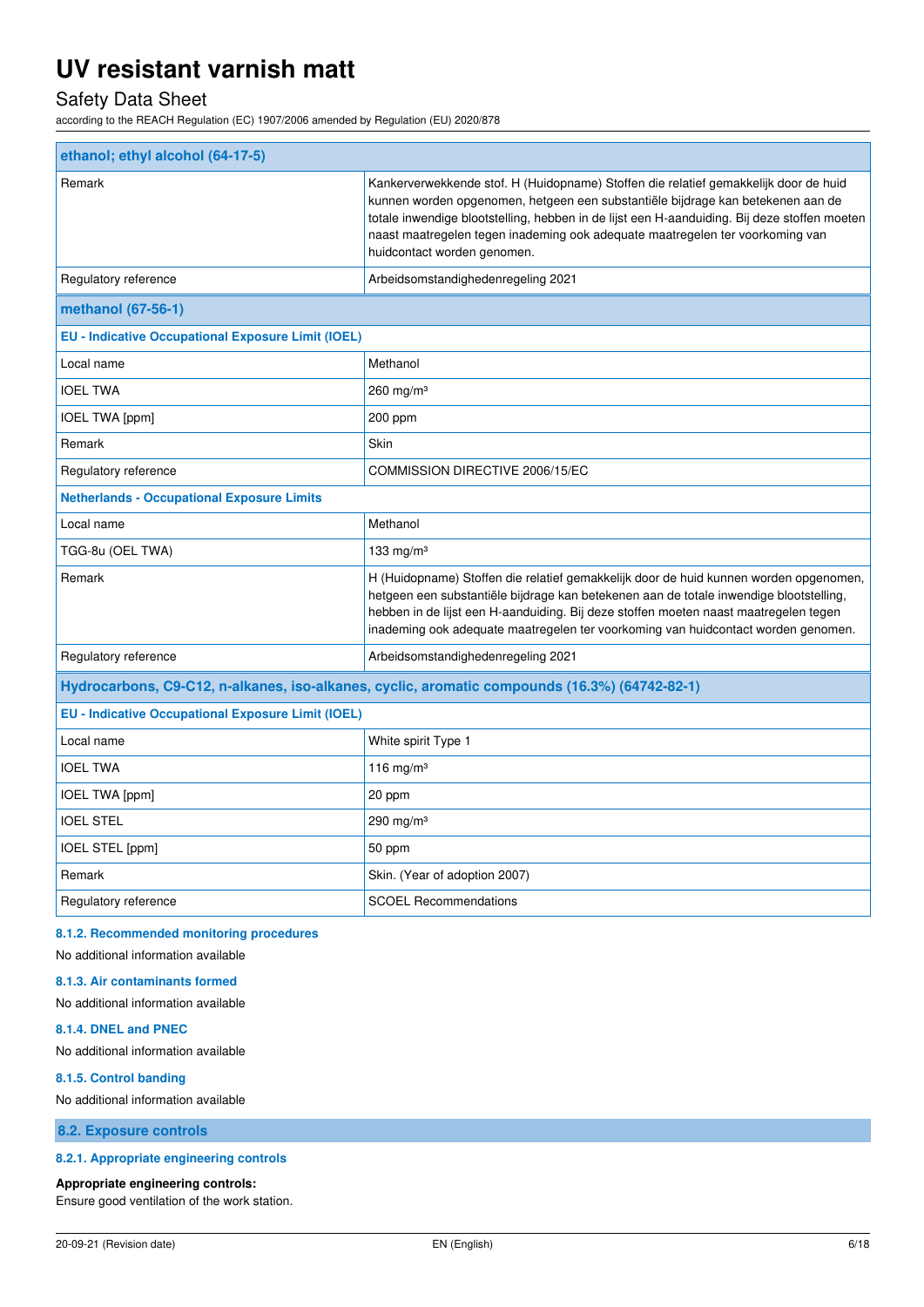### Safety Data Sheet

according to the REACH Regulation (EC) 1907/2006 amended by Regulation (EU) 2020/878

#### **8.2.2. Personal protection equipment**

#### **Personal protective equipment:**

Gloves. Safety glasses. Approved respirator.

**Personal protective equipment symbol(s):** 



#### **8.2.2.1. Eye and face protection**

**Eye protection:**  Safety glasses. EN 166

#### **8.2.2.2. Skin protection**

#### **Skin and body protection:**

Wear suitable protective clothing. CEN : EN 340; EN 369; EN 465

#### **Hand protection:**

Wear suitable gloves resistant to chemical penetration. Chemical resistant gloves (according to European standard NF EN 374 or equivalent)

| <b>Hand protection</b>                |                                                  |                        |                |                    |                   |
|---------------------------------------|--------------------------------------------------|------------------------|----------------|--------------------|-------------------|
| Type                                  | <b>Material</b>                                  | <b>Permeation</b>      | Thickness (mm) | <b>Penetration</b> | <b>Standard</b>   |
| Disposable gloves,<br>Reusable gloves | Nitrile rubber (NBR),<br>Polyvinylchloride (PVC) | $6$ ( $>$ 480 minutes) | ≥0.11          |                    | <b>EN ISO 374</b> |

#### **8.2.2.3. Respiratory protection**

#### **Respiratory protection:**

Wear respiratory protection. EN 143

| <b>Respiratory protection</b> |                    |                                                       |               |
|-------------------------------|--------------------|-------------------------------------------------------|---------------|
| <b>Device</b>                 | <b>Filter type</b> | <b>Condition</b>                                      | Standard      |
| Approved respirator           | Type P1            | Vapour protection, Protection for<br>Liquid particles | <b>EN 143</b> |

#### **8.2.2.4. Thermal hazards**

No additional information available

#### **8.2.3. Environmental exposure controls**

#### **Environmental exposure controls:**

Avoid release to the environment.

#### **Other information:**

Do not eat, drink or smoke when using this product. Do not eat, drink or smoke during use.

| <b>SECTION 9: Physical and chemical properties</b>         |                   |  |
|------------------------------------------------------------|-------------------|--|
| 9.1. Information on basic physical and chemical properties |                   |  |
| Physical state                                             | : Liquid          |  |
| Colour                                                     | : Colourless.     |  |
| Odour                                                      | : characteristic. |  |
| Odour threshold                                            | : Not available   |  |
| Melting point                                              | : Not available   |  |
| Freezing point                                             | : Not available   |  |
| Boiling point                                              | : Not available   |  |
| Flammability                                               | : Not available   |  |
| <b>Explosive limits</b>                                    | : Not available   |  |
| Lower explosive limit (LEL)                                | : Not available   |  |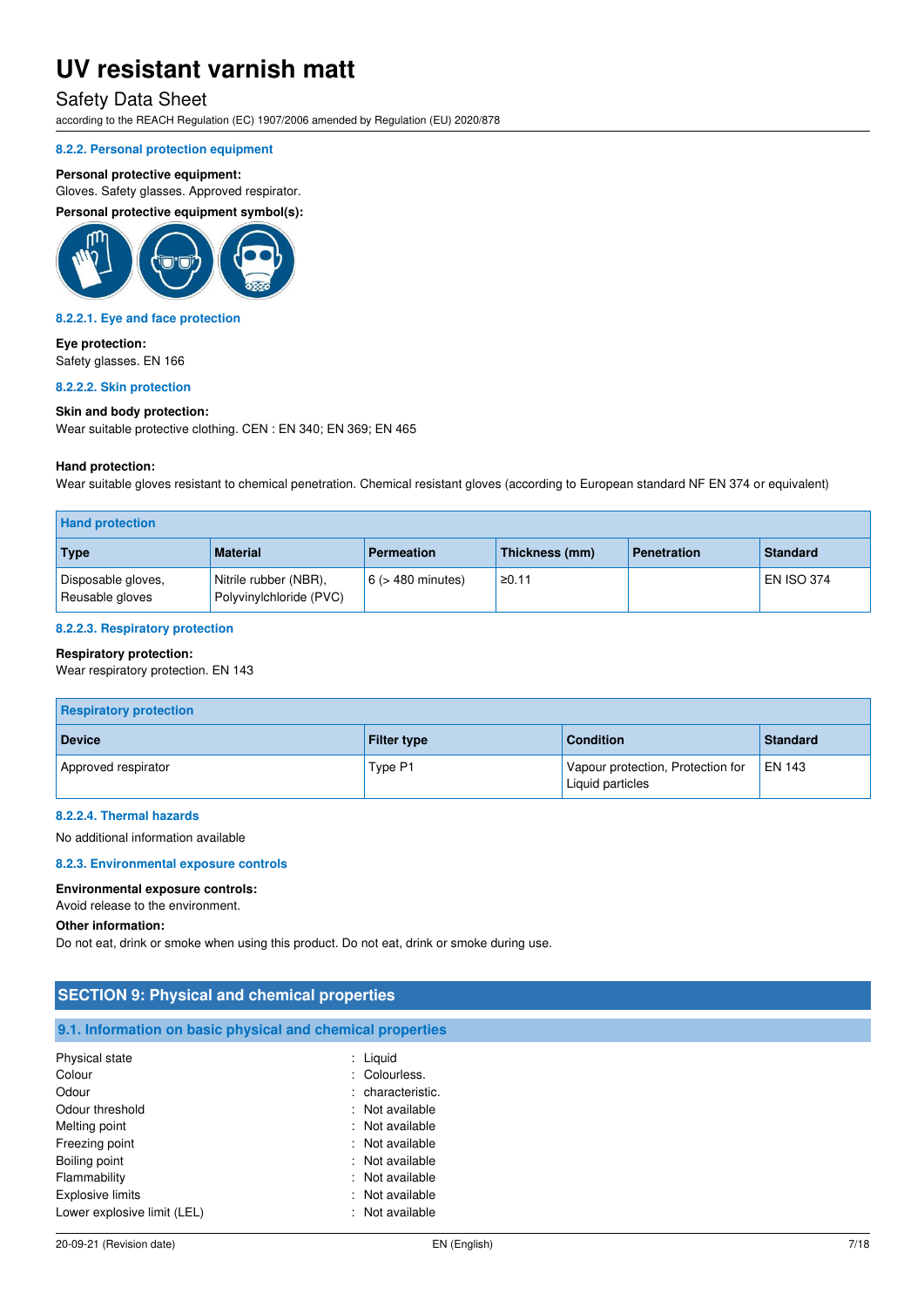## Safety Data Sheet

according to the REACH Regulation (EC) 1907/2006 amended by Regulation (EU) 2020/878

| Upper explosive limit (UEL)                     | Not available<br>Not available |
|-------------------------------------------------|--------------------------------|
| Flash point                                     | Not available                  |
| Auto-ignition temperature                       |                                |
| Decomposition temperature                       | Not available                  |
| рH                                              | Not available                  |
| Viscosity, kinematic                            | Not available                  |
| Solubility                                      | Not available                  |
| Partition coefficient n-octanol/water (Log Kow) | Not available                  |
| Vapour pressure                                 | Not available                  |
| Vapour pressure at 50 °C                        | Not available                  |
| Density                                         | Not available                  |
| Relative density                                | Not available                  |
| Relative vapour density at 20 °C                | Not available                  |
| Particle size                                   | Not applicable                 |
| Particle size distribution                      | Not applicable                 |
| Particle shape                                  | Not applicable                 |
| Particle aspect ratio                           | Not applicable                 |
| Particle aggregation state                      | Not applicable                 |
| Particle agglomeration state                    | Not applicable                 |
| Particle specific surface area                  | Not applicable                 |
| Particle dustiness                              | Not applicable                 |

#### **9.2. Other information**

#### **9.2.1. Information with regard to physical hazard classes**

No additional information available

#### **9.2.2. Other safety characteristics**

No additional information available

### **SECTION 10: Stability and reactivity**

#### **10.1. Reactivity**

Stable under normal conditions of use. Highly flammable liquid and vapour.

**10.2. Chemical stability** 

Stable under normal conditions.

**10.3. Possibility of hazardous reactions** 

No dangerous reactions known.

**10.4. Conditions to avoid** 

Keep away from heat and direct sunlight. Avoid contact with hot surfaces. Heat. No flames, no sparks. Eliminate all sources of ignition.

**10.5. Incompatible materials** 

Strong bases. Strong acids. Strong oxidation agent.

**10.6. Hazardous decomposition products** 

Combustion generates: Carbon oxides (CO, CO2).

### **SECTION 11: Toxicological information**

### **11.1. Information on hazard classes as defined in Regulation (EC) No 1272/2008**

Acute toxicity (oral) **Example 2** Constant Acute toxicity (oral) Acute toxicity (dermal) **Example 2** Contract 2 Contract 2 Contract 2 Contract 2 Contract 2 Contract 2 Contract 2 Contract 2 Contract 2 Contract 2 Contract 2 Contract 2 Contract 2 Contract 2 Contract 2 Contract 2 Contract 2 Acute toxicity (inhalation) **Example 2** Control 2 Control 2 Control 2 Control 2 Control 2 Control 2 Control 2 Control 2 Control 2 Control 2 Control 2 Control 2 Control 2 Control 2 Control 2 Control 2 Control 2 Control 2 Co

- 
-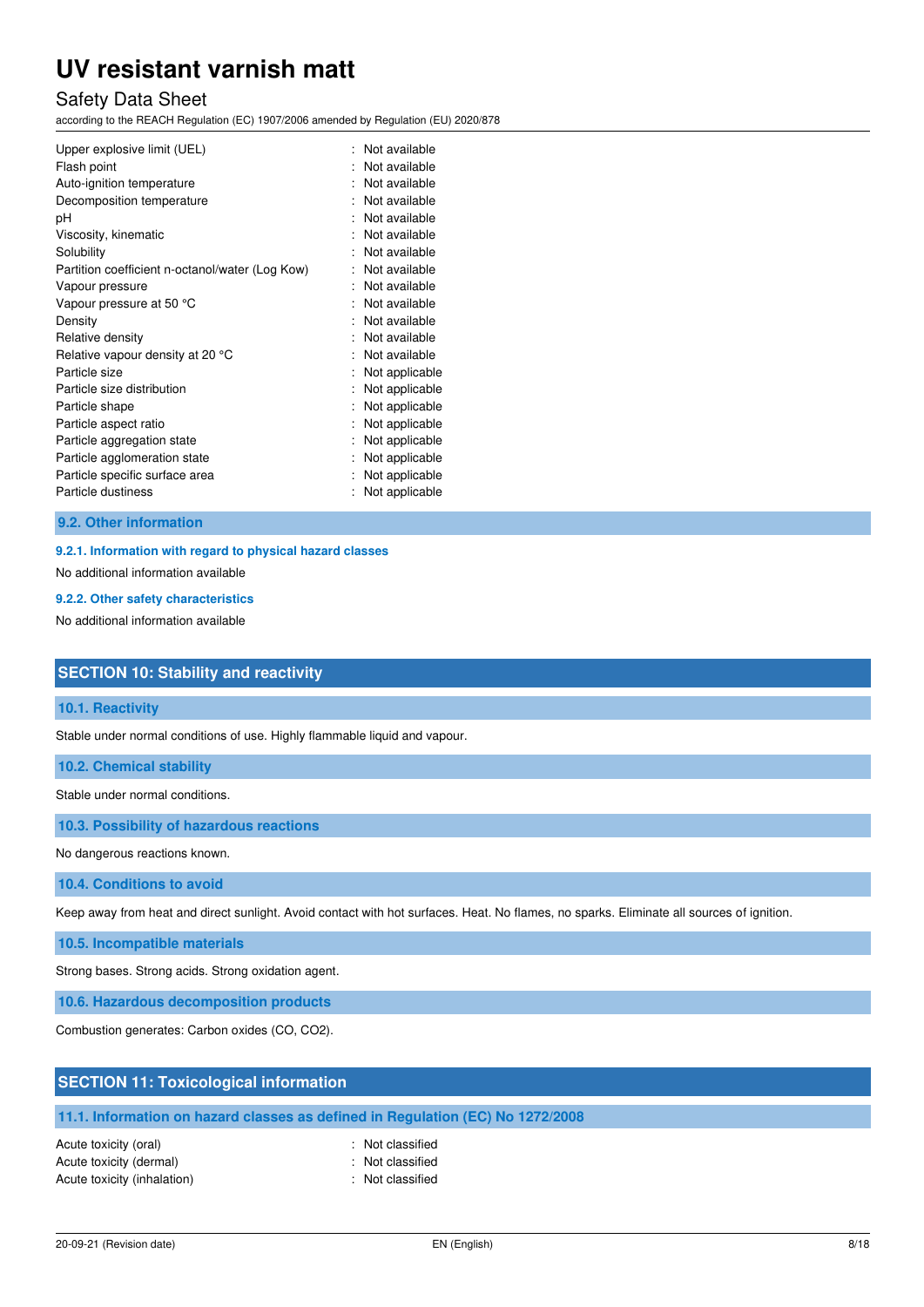# Safety Data Sheet

according to the REACH Regulation (EC) 1907/2006 amended by Regulation (EU) 2020/878

| ethanol; ethyl alcohol (64-17-5)                                                                                                                                                              |                                                                                                                                                                               |  |
|-----------------------------------------------------------------------------------------------------------------------------------------------------------------------------------------------|-------------------------------------------------------------------------------------------------------------------------------------------------------------------------------|--|
| LD50 oral rat                                                                                                                                                                                 | 6200 mg/kg                                                                                                                                                                    |  |
| LD50 dermal rabbit                                                                                                                                                                            | 20000 mg/kg                                                                                                                                                                   |  |
| LC50 Inhalation - Rat (Vapours)                                                                                                                                                               | 95,6 mg/l/4h                                                                                                                                                                  |  |
|                                                                                                                                                                                               | Hydrocarbons, C9-C12, n-alkanes, iso-alkanes, cyclic, aromatic compounds (16.3%) (64742-82-1)                                                                                 |  |
| LD50 oral rat                                                                                                                                                                                 | > 5000 mg/kg                                                                                                                                                                  |  |
| LD50 dermal rabbit                                                                                                                                                                            | > 2000 mg/kg                                                                                                                                                                  |  |
| Hydrocarbons, C9, aromatics (64742-95-6)                                                                                                                                                      |                                                                                                                                                                               |  |
| LD50 oral rat                                                                                                                                                                                 | 3592 mg/kg                                                                                                                                                                    |  |
| LD50 dermal rabbit                                                                                                                                                                            | > 3160 mg/kg                                                                                                                                                                  |  |
| Skin corrosion/irritation<br>Serious eye damage/irritation<br>Respiratory or skin sensitisation<br>Germ cell mutagenicity<br>Carcinogenicity<br>Reproductive toxicity<br>STOT-single exposure | Causes skin irritation.<br>Not classified<br>May cause an allergic skin reaction.<br>Not classified<br>Not classified<br>Not classified<br>May cause drowsiness or dizziness. |  |
| acetone; propan-2-one; propanone (67-64-1)                                                                                                                                                    |                                                                                                                                                                               |  |
| STOT-single exposure                                                                                                                                                                          | May cause drowsiness or dizziness.                                                                                                                                            |  |
| methanol (67-56-1)                                                                                                                                                                            |                                                                                                                                                                               |  |
| STOT-single exposure                                                                                                                                                                          | Causes damage to organs.                                                                                                                                                      |  |
| Hydrocarbons, C9-C12, n-alkanes, iso-alkanes, cyclic, aromatic compounds (16.3%) (64742-82-1)                                                                                                 |                                                                                                                                                                               |  |
| STOT-single exposure                                                                                                                                                                          | May cause drowsiness or dizziness.                                                                                                                                            |  |
| Hydrocarbons, C9, aromatics (64742-95-6)                                                                                                                                                      |                                                                                                                                                                               |  |
| STOT-single exposure                                                                                                                                                                          | May cause drowsiness or dizziness. May cause respiratory irritation.                                                                                                          |  |
| STOT-repeated exposure                                                                                                                                                                        | : Causes damage to organs through prolonged or repeated exposure.                                                                                                             |  |
| Hydrocarbons, C9-C12, n-alkanes, iso-alkanes, cyclic, aromatic compounds (16.3%) (64742-82-1)                                                                                                 |                                                                                                                                                                               |  |
| STOT-repeated exposure                                                                                                                                                                        | Causes damage to organs (central nervous system) through prolonged or repeated<br>exposure.                                                                                   |  |
| Aspiration hazard                                                                                                                                                                             | : May be fatal if swallowed and enters airways.                                                                                                                               |  |
| 11.2. Information on other hazards                                                                                                                                                            |                                                                                                                                                                               |  |
| 11.2.1. Endocrine disrupting properties                                                                                                                                                       |                                                                                                                                                                               |  |

# No additional information available

# **11.2.2. Other information**

Other information **contact of the contact of the contact of the contact of the contact of the contact of the contact of the contact of the contact of the contact of the contact of the contact of the contact of the contact** 

| <b>SECTION 12: Ecological information</b>                                        |                                                                                |
|----------------------------------------------------------------------------------|--------------------------------------------------------------------------------|
| 12.1. Toxicity                                                                   |                                                                                |
| Ecology - general<br>Hazardous to the aquatic environment, short-term<br>(acute) | : Toxic to aquatic life with long lasting effects.<br>Not classified<br>$\sim$ |
| Hazardous to the aquatic environment, long-term<br>(chronic)                     | : Toxic to aquatic life with long lasting effects.                             |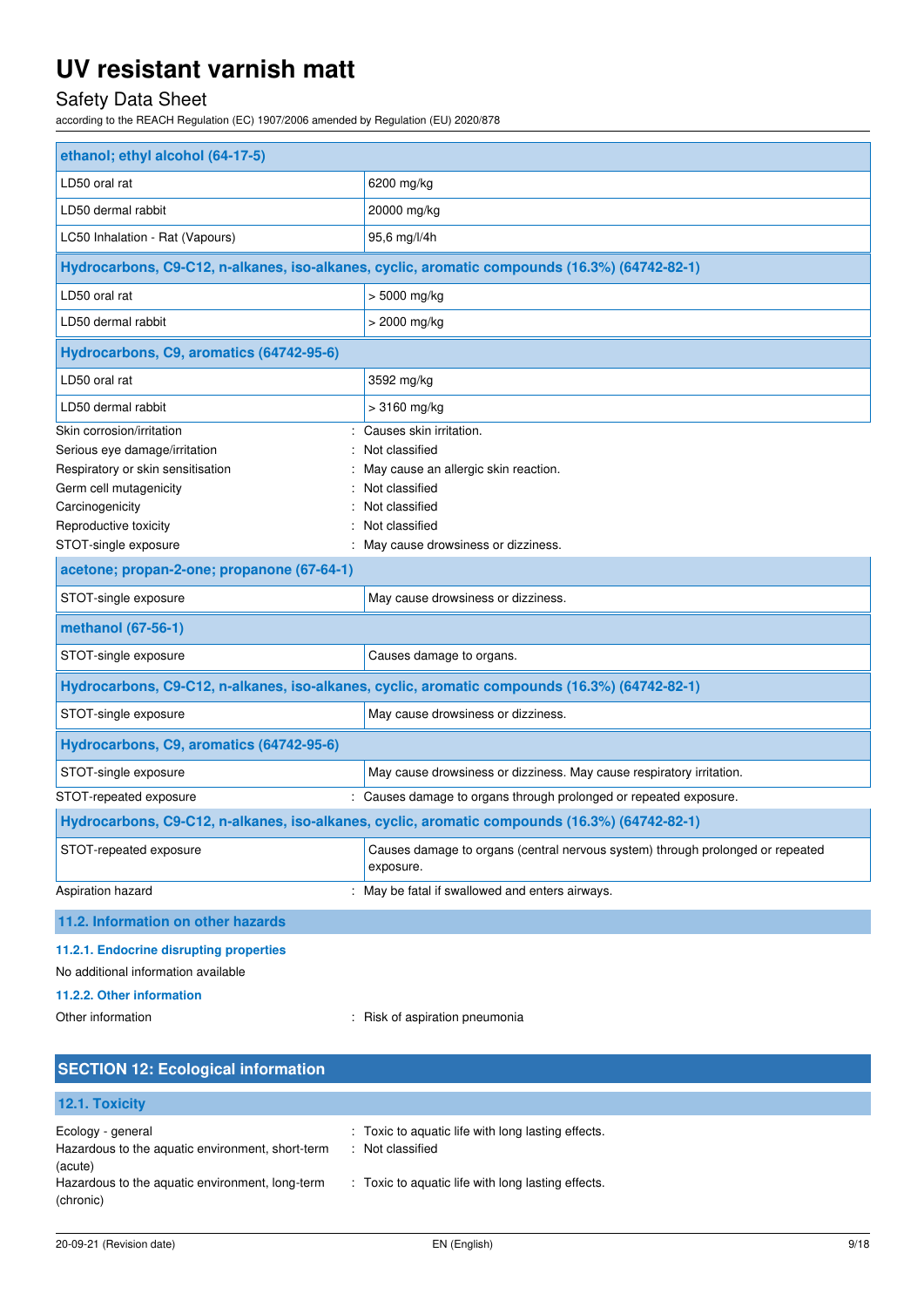# Safety Data Sheet

according to the REACH Regulation (EC) 1907/2006 amended by Regulation (EU) 2020/878

| ethanol; ethyl alcohol (64-17-5)                                                                                                                                                                                                                                                                                      |                                                                                               |  |
|-----------------------------------------------------------------------------------------------------------------------------------------------------------------------------------------------------------------------------------------------------------------------------------------------------------------------|-----------------------------------------------------------------------------------------------|--|
| LC50 - Fish [1]                                                                                                                                                                                                                                                                                                       | 8140 mg/l 48 h                                                                                |  |
| EC50 - Crustacea [1]                                                                                                                                                                                                                                                                                                  | 9268 - 14221 mg/l 48 h                                                                        |  |
| EC50 - Crustacea [2]                                                                                                                                                                                                                                                                                                  | 65 mg/l 72 h                                                                                  |  |
| ErC50 algae                                                                                                                                                                                                                                                                                                           | 1450 mg/l 8 d                                                                                 |  |
|                                                                                                                                                                                                                                                                                                                       | Hydrocarbons, C9-C12, n-alkanes, iso-alkanes, cyclic, aromatic compounds (16.3%) (64742-82-1) |  |
| EC50 - Crustacea [1]                                                                                                                                                                                                                                                                                                  | 7,8 g/l                                                                                       |  |
| EC50 - Other aquatic organisms [1]                                                                                                                                                                                                                                                                                    | $3,59$ g/l                                                                                    |  |
| Hydrocarbons, C9, aromatics (64742-95-6)                                                                                                                                                                                                                                                                              |                                                                                               |  |
| LC50 - Fish [1]                                                                                                                                                                                                                                                                                                       | $9,2$ mg/l                                                                                    |  |
| EC50 - Crustacea [1]                                                                                                                                                                                                                                                                                                  | $3,2$ mg/l                                                                                    |  |
| ErC50 algae                                                                                                                                                                                                                                                                                                           | $2,6 - 2,9$ mg/l                                                                              |  |
| NOEC chronic fish                                                                                                                                                                                                                                                                                                     | 1,23 mg/l                                                                                     |  |
| reaction mass of α-3-(3-(2H-benzotriazol-2-yl)-5-tert-butyl-4-hydroxyphenyl)propionyl-ω-hydroxypoly(oxyethylene) and α-<br>3-(3-(2H-benzotriazol-2-yl)-5-tert-butyl-4-hydroxyphenyl)propionyl-w-3-(3-(2H-benzotriazol-2-yl)-5-tert-butyl-4-<br>hydroxyphenyl)propionyloxypoly(oxyethylene) (104810-47-1, 104810-48-2) |                                                                                               |  |
| LC50 - Fish [1]                                                                                                                                                                                                                                                                                                       | $2,8$ mg/l                                                                                    |  |
| EC50 - Crustacea [1]                                                                                                                                                                                                                                                                                                  | $4$ mg/l                                                                                      |  |
| ErC50 algae                                                                                                                                                                                                                                                                                                           | $> 9$ mg/l                                                                                    |  |
| 12.2. Persistence and degradability                                                                                                                                                                                                                                                                                   |                                                                                               |  |
|                                                                                                                                                                                                                                                                                                                       |                                                                                               |  |
| <b>UV resistant varnish matt</b>                                                                                                                                                                                                                                                                                      |                                                                                               |  |
| Persistence and degradability                                                                                                                                                                                                                                                                                         | Not established.                                                                              |  |
| ethanol; ethyl alcohol (64-17-5)                                                                                                                                                                                                                                                                                      |                                                                                               |  |
| Biochemical oxygen demand (BOD)                                                                                                                                                                                                                                                                                       | $0,9-1,67$ g O <sub>2</sub> /g substance                                                      |  |
| BOD (% of ThOD)                                                                                                                                                                                                                                                                                                       | 94 % ThOD                                                                                     |  |
| 12.3. Bioaccumulative potential                                                                                                                                                                                                                                                                                       |                                                                                               |  |
| <b>UV resistant varnish matt</b>                                                                                                                                                                                                                                                                                      |                                                                                               |  |
| Bioaccumulative potential                                                                                                                                                                                                                                                                                             | Not established.                                                                              |  |
| 12.4. Mobility in soil                                                                                                                                                                                                                                                                                                |                                                                                               |  |
| No additional information available                                                                                                                                                                                                                                                                                   |                                                                                               |  |
| 12.5. Results of PBT and vPvB assessment                                                                                                                                                                                                                                                                              |                                                                                               |  |
| <b>UV resistant varnish matt</b>                                                                                                                                                                                                                                                                                      |                                                                                               |  |
| This substance/mixture does not meet the PBT criteria of REACH regulation, annex XIII                                                                                                                                                                                                                                 |                                                                                               |  |
| This substance/mixture does not meet the vPvB criteria of REACH regulation, annex XIII                                                                                                                                                                                                                                |                                                                                               |  |

No additional information available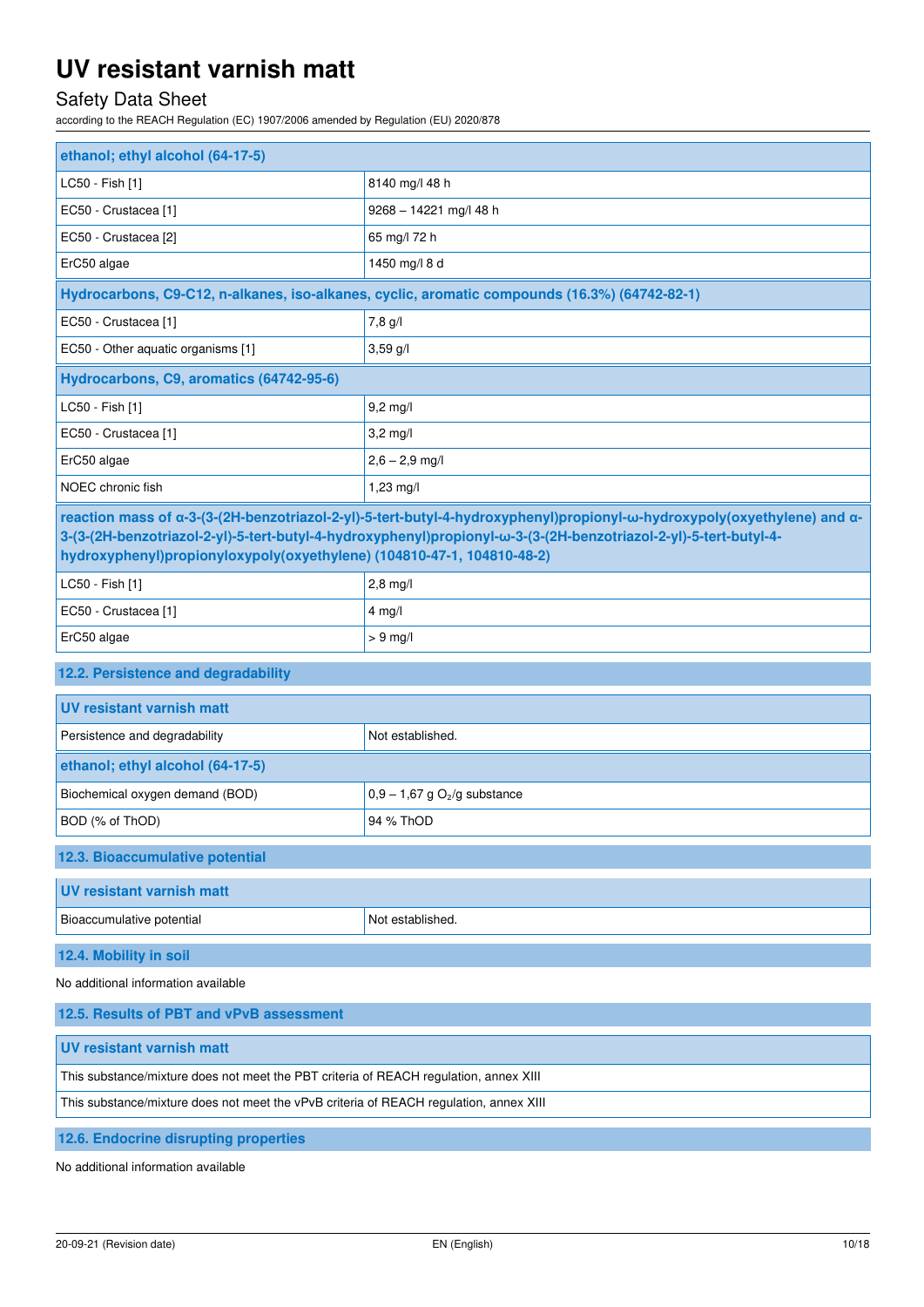# Safety Data Sheet

according to the REACH Regulation (EC) 1907/2006 amended by Regulation (EU) 2020/878

### **12.7. Other adverse effects**

Additional information entity and the environment.

| <b>SECTION 13: Disposal considerations</b>                           |                                                                                                                                                                                                                                                                                                                    |
|----------------------------------------------------------------------|--------------------------------------------------------------------------------------------------------------------------------------------------------------------------------------------------------------------------------------------------------------------------------------------------------------------|
| 13.1. Waste treatment methods                                        |                                                                                                                                                                                                                                                                                                                    |
| Product/Packaging disposal recommendations<br>Additional information | Dispose in a safe manner in accordance with local/national regulations.<br>Handle empty containers with care because residual vapours are flammable. Empty<br>containers should be taken for recycle, recovery or waste in accordance with local<br>regulation. Flammable vapours may accumulate in the container. |
| Ecology - waste materials                                            | : Avoid release to the environment.                                                                                                                                                                                                                                                                                |

# **SECTION 14: Transport information**

| In accordance with ADR / IMDG / IATA / ADN / RID                                                                                                                                                          |                                                                                                                                                                                       |                                                                                                                                                                                   |                                                                                                                                                                                   |                                                                                                                                                                                   |
|-----------------------------------------------------------------------------------------------------------------------------------------------------------------------------------------------------------|---------------------------------------------------------------------------------------------------------------------------------------------------------------------------------------|-----------------------------------------------------------------------------------------------------------------------------------------------------------------------------------|-----------------------------------------------------------------------------------------------------------------------------------------------------------------------------------|-----------------------------------------------------------------------------------------------------------------------------------------------------------------------------------|
| <b>ADR</b>                                                                                                                                                                                                | <b>IMDG</b>                                                                                                                                                                           | <b>IATA</b>                                                                                                                                                                       | <b>ADN</b>                                                                                                                                                                        | <b>RID</b>                                                                                                                                                                        |
| 14.1. UN number or ID number                                                                                                                                                                              |                                                                                                                                                                                       |                                                                                                                                                                                   |                                                                                                                                                                                   |                                                                                                                                                                                   |
| <b>UN 1263</b>                                                                                                                                                                                            | <b>UN 1263</b>                                                                                                                                                                        | <b>UN 1263</b>                                                                                                                                                                    | <b>UN 1263</b>                                                                                                                                                                    | <b>UN 1263</b>                                                                                                                                                                    |
| 14.2. UN proper shipping name                                                                                                                                                                             |                                                                                                                                                                                       |                                                                                                                                                                                   |                                                                                                                                                                                   |                                                                                                                                                                                   |
| <b>PAINT RELATED</b><br>MATERIAL (CONTAINS;<br>Hydrocarbons, C9-C12, n-<br>alkanes, iso-alkanes, cyclic,<br>aromatic compounds (2-<br>25%)                                                                | PAINT (CONTAINS ;<br>Hydrocarbons, C9-C12, n-<br>alkanes, iso-alkanes, cyclic,<br>aromatic compounds (2-<br>25%)                                                                      | PAINT (CONTAINS ;<br>Hydrocarbons, C9-C12, n-<br>alkanes, iso-alkanes, cyclic,<br>aromatic compounds (2-<br>25%)                                                                  | PAINT (CONTAINS ;<br>Hydrocarbons, C9-C12, n-<br>alkanes, iso-alkanes, cyclic,<br>aromatic compounds (2-<br>25%)                                                                  | PAINT (CONTAINS ;<br>Hydrocarbons, C9-C12, n-<br>alkanes, iso-alkanes, cyclic,<br>aromatic compounds (2-<br>$25\%)$                                                               |
| <b>Transport document description</b>                                                                                                                                                                     |                                                                                                                                                                                       |                                                                                                                                                                                   |                                                                                                                                                                                   |                                                                                                                                                                                   |
| UN 1263 PAINT RELATED<br>MATERIAL (CONTAINS:<br>Hydrocarbons, C9-C12, n-<br>alkanes, iso-alkanes, cyclic,<br>aromatic compounds (2-<br>25%)), 3, II, (D/E),<br><b>ENVIRONMENTALLY</b><br><b>HAZARDOUS</b> | UN 1263 PAINT<br>(CONTAINS:<br>Hydrocarbons, C9-C12, n-<br>alkanes, iso-alkanes, cyclic,<br>aromatic compounds (2-<br>25%)), 3, II, MARINE<br>POLLUTANT/ENVIRONME<br>NTALLY HAZARDOUS | UN 1263 PAINT<br>(CONTAINS:<br>Hydrocarbons, C9-C12, n-<br>alkanes, iso-alkanes, cyclic,<br>aromatic compounds (2-<br>25%)), 3, II,<br><b>ENVIRONMENTALLY</b><br><b>HAZARDOUS</b> | UN 1263 PAINT<br>(CONTAINS:<br>Hydrocarbons, C9-C12, n-<br>alkanes, iso-alkanes, cyclic,<br>aromatic compounds (2-<br>25%)), 3, II,<br><b>ENVIRONMENTALLY</b><br><b>HAZARDOUS</b> | UN 1263 PAINT<br>(CONTAINS:<br>Hydrocarbons, C9-C12, n-<br>alkanes, iso-alkanes, cyclic,<br>aromatic compounds (2-<br>25%)), 3, II,<br><b>ENVIRONMENTALLY</b><br><b>HAZARDOUS</b> |
| 14.3. Transport hazard class(es)                                                                                                                                                                          |                                                                                                                                                                                       |                                                                                                                                                                                   |                                                                                                                                                                                   |                                                                                                                                                                                   |
| 3                                                                                                                                                                                                         | 3                                                                                                                                                                                     | 3                                                                                                                                                                                 | 3                                                                                                                                                                                 | 3                                                                                                                                                                                 |
|                                                                                                                                                                                                           |                                                                                                                                                                                       |                                                                                                                                                                                   |                                                                                                                                                                                   |                                                                                                                                                                                   |
| 14.4. Packing group                                                                                                                                                                                       |                                                                                                                                                                                       |                                                                                                                                                                                   |                                                                                                                                                                                   |                                                                                                                                                                                   |
| $\mathbf{II}$                                                                                                                                                                                             | $\mathbf{II}$                                                                                                                                                                         | $\mathsf{II}$                                                                                                                                                                     | $\mathsf{I}$                                                                                                                                                                      | Ш                                                                                                                                                                                 |
| <b>14.5. Environmental hazards</b>                                                                                                                                                                        |                                                                                                                                                                                       |                                                                                                                                                                                   |                                                                                                                                                                                   |                                                                                                                                                                                   |
| Dangerous for the<br>environment: Yes                                                                                                                                                                     | Dangerous for the<br>environment: Yes<br>Marine pollutant: Yes                                                                                                                        | Dangerous for the<br>environment: Yes                                                                                                                                             | Dangerous for the<br>environment: Yes                                                                                                                                             | Dangerous for the<br>environment: Yes                                                                                                                                             |
| No supplementary information available                                                                                                                                                                    |                                                                                                                                                                                       |                                                                                                                                                                                   |                                                                                                                                                                                   |                                                                                                                                                                                   |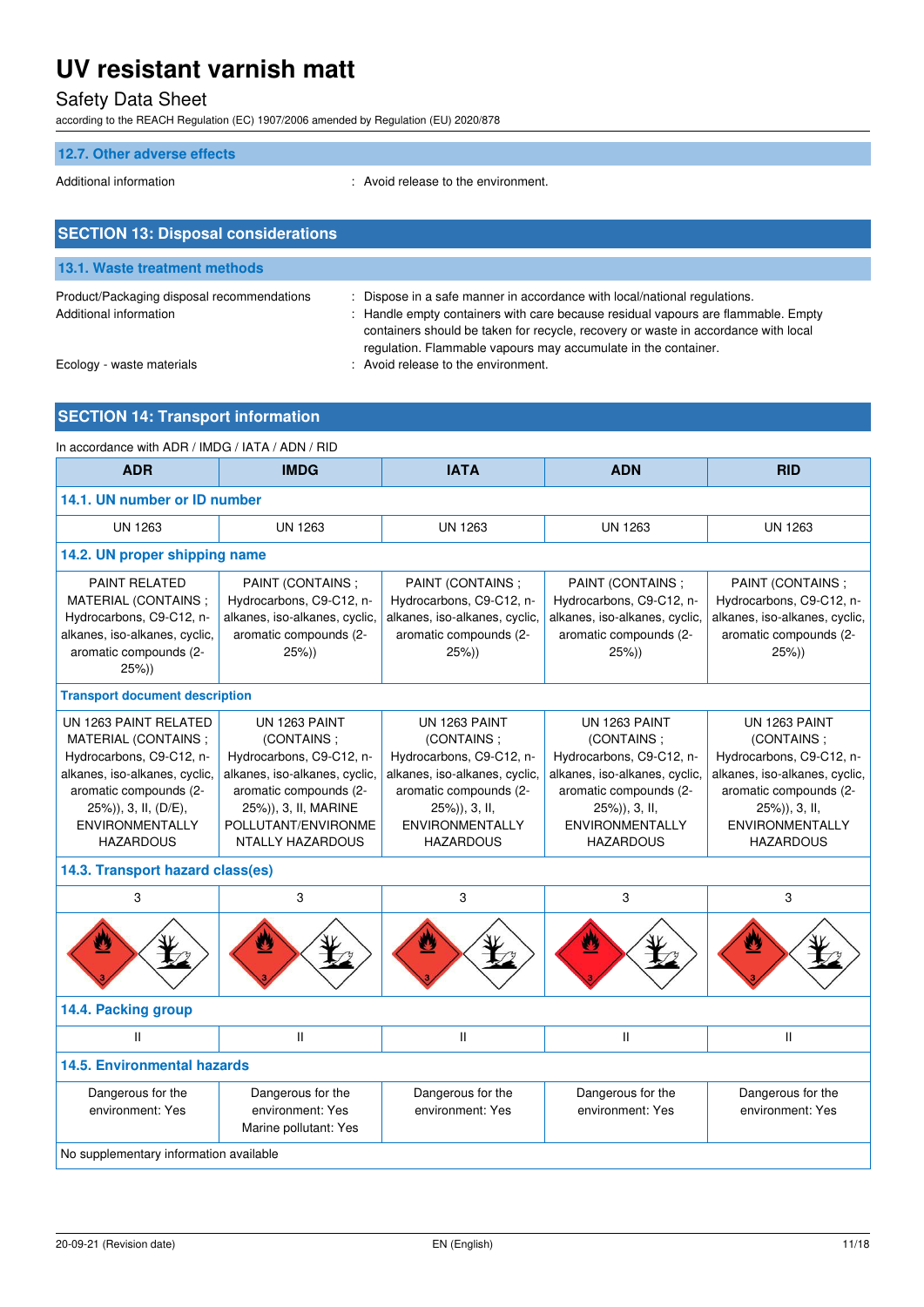# Safety Data Sheet

according to the REACH Regulation (EC) 1907/2006 amended by Regulation (EU) 2020/878

## **14.6. Special precautions for user**

#### **Overland transport**

| Ovenana transport                                        |                                                        |
|----------------------------------------------------------|--------------------------------------------------------|
| Classification code (ADR)                                | : F1                                                   |
| Special provisions (ADR)                                 | 163, 367, 640D, 650                                    |
| Limited quantities (ADR)                                 | 51                                                     |
| Excepted quantities (ADR)                                | E <sub>2</sub>                                         |
| Packing instructions (ADR)                               | P001, IBC02, R001                                      |
| Special packing provisions (ADR)                         | PP <sub>1</sub>                                        |
| Mixed packing provisions (ADR)                           | <b>MP19</b>                                            |
| Portable tank and bulk container instructions (ADR) : T4 |                                                        |
| Portable tank and bulk container special provisions      | $:$ TP1, TP8, TP28                                     |
|                                                          |                                                        |
| (ADR)                                                    |                                                        |
| Tank code (ADR)                                          | : LGBF                                                 |
| Vehicle for tank carriage                                | FL                                                     |
| Transport category (ADR)                                 | 2                                                      |
| Special provisions for carriage - Operation (ADR)        | ÷.<br>S <sub>2</sub> , S <sub>20</sub>                 |
| Hazard identification number (Kemler No.)                | 33                                                     |
| Orange plates                                            |                                                        |
|                                                          | <b>33</b>                                              |
|                                                          | 1263                                                   |
|                                                          |                                                        |
| Tunnel restriction code (ADR)                            | ÷<br>D/E                                               |
|                                                          |                                                        |
|                                                          |                                                        |
| <b>Transport by sea</b>                                  |                                                        |
| Special provisions (IMDG)                                | : 163, 367                                             |
| Limited quantities (IMDG)                                | 5L<br>÷                                                |
| Excepted quantities (IMDG)                               | E <sub>2</sub>                                         |
| Packing instructions (IMDG)                              | P001                                                   |
| Special packing provisions (IMDG)                        | PP <sub>1</sub>                                        |
| IBC packing instructions (IMDG)                          | IBC02                                                  |
| Tank instructions (IMDG)                                 | : T4                                                   |
| Tank special provisions (IMDG)                           | $:$ TP1, TP8, TP28                                     |
| EmS-No. (Fire)                                           | : F-E                                                  |
| EmS-No. (Spillage)                                       | S-E<br>÷                                               |
| Stowage category (IMDG)                                  | B                                                      |
| Properties and observations (IMDG)                       | : Miscibility with water depends upon the composition. |
| MFAG-No                                                  | : 127,128                                              |
|                                                          |                                                        |
| Air transport                                            |                                                        |
| PCA Excepted quantities (IATA)                           | : E2                                                   |
| PCA Limited quantities (IATA)                            | : Y341                                                 |
| PCA limited quantity max net quantity (IATA)             | 1L                                                     |
| PCA packing instructions (IATA)                          | 353                                                    |
| PCA max net quantity (IATA)                              | 5L                                                     |
| CAO packing instructions (IATA)                          | : 364                                                  |
|                                                          | : 60L                                                  |
| CAO max net quantity (IATA)                              |                                                        |
| Special provisions (IATA)                                | : A3, A72, A192                                        |
| ERG code (IATA)                                          | : 3L                                                   |
|                                                          |                                                        |
| Inland waterway transport                                |                                                        |
| Classification code (ADN)                                | : F1                                                   |
| Special provisions (ADN)                                 | 163, 367, 640C, 650                                    |
| Limited quantities (ADN)                                 | : 5 L                                                  |
| Excepted quantities (ADN)                                | E2                                                     |
| Equipment required (ADN)                                 | $:$ PP, EX, A                                          |
| Ventilation (ADN)                                        | : VE01                                                 |
| Number of blue cones/lights (ADN)                        | : 1                                                    |
|                                                          |                                                        |
| <b>Rail transport</b>                                    |                                                        |
| Classification code (RID)                                | $\therefore$ F1                                        |
|                                                          |                                                        |

Special provisions (RID)  $\qquad \qquad$  : 163, 367, 640C, 650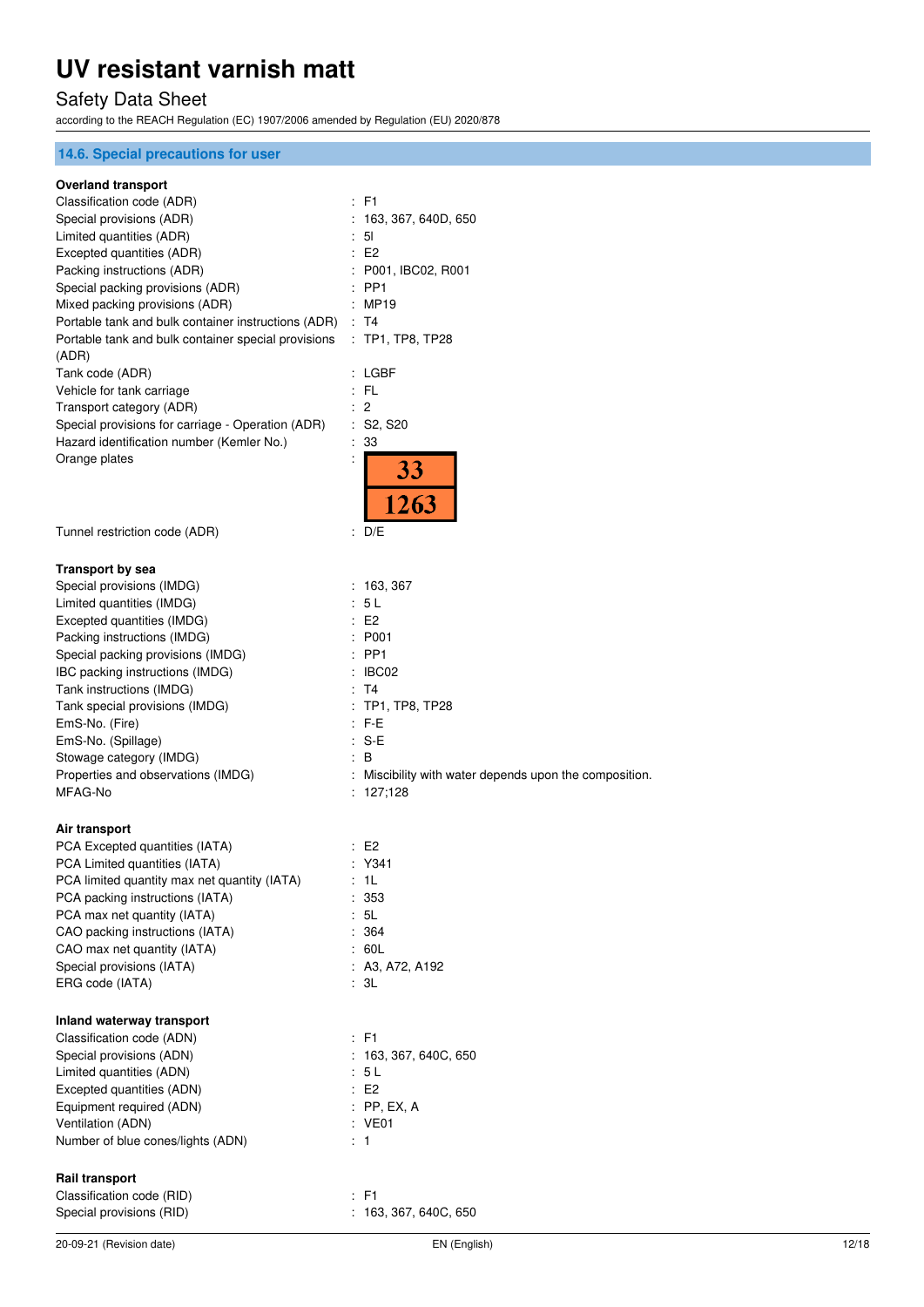## Safety Data Sheet

according to the REACH Regulation (EC) 1907/2006 amended by Regulation (EU) 2020/878

| Excepted quantities (RID)<br>Packing instructions (RID)<br>Special packing provisions (RID)<br>Mixed packing provisions (RID)<br>Portable tank and bulk container instructions (RID)<br>Portable tank and bulk container special provisions | $E^2$<br>: P <sub>001</sub><br>$:$ PP1<br>: MP19<br>: T4<br>$:$ TP1, TP8, TP28 |
|---------------------------------------------------------------------------------------------------------------------------------------------------------------------------------------------------------------------------------------------|--------------------------------------------------------------------------------|
| (RID)<br>Tank codes for RID tanks (RID)<br>Transport category (RID)<br>Colis express (express parcels) (RID)<br>Hazard identification number (RID)                                                                                          | : L1.5BN<br>$\cdot$ 2<br>: CE7<br>: 33                                         |

**14.7. Maritime transport in bulk according to IMO instruments** 

Not applicable

### **SECTION 15: Regulatory information**

**15.1. Safety, health and environmental regulations/legislation specific for the substance or mixture** 

#### **15.1.1. EU-Regulations**

| <b>EU restriction list (REACH Annex XVII)</b> |                                                                                                                                                                                                                                                                                                                                                                                                                                                                                             |  |
|-----------------------------------------------|---------------------------------------------------------------------------------------------------------------------------------------------------------------------------------------------------------------------------------------------------------------------------------------------------------------------------------------------------------------------------------------------------------------------------------------------------------------------------------------------|--|
| Reference code                                | <b>Applicable on</b>                                                                                                                                                                                                                                                                                                                                                                                                                                                                        |  |
| 3(a)                                          | UV resistant varnish matt ; acetone; propan-2-one; propanone ; ethanol; ethyl alcohol ; methanol ; Hydrocarbons, C9-<br>C12, n-alkanes, iso-alkanes, cyclic, aromatic compounds (16.3%); Hydrocarbons, C9, aromatics                                                                                                                                                                                                                                                                        |  |
| 3(b)                                          | UV resistant varnish matt ; acetone; propan-2-one; propanone ; methanol ; Hydrocarbons, C9-C12, n-alkanes, iso-<br>alkanes, cyclic, aromatic compounds (16.3%); Hydrocarbons, C9, aromatics; reaction mass of a-3-(3-(2H-<br>benzotriazol-2-yl)-5-tert-butyl-4-hydroxyphenyl)propionyl-w-hydroxypoly(oxyethylene) and a-3-(3-(2H-benzotriazol-2-<br>yl)-5-tert-butyl-4-hydroxyphenyl)propionyl-ω-3-(3-(2H-benzotriazol-2-yl)-5-tert-butyl-4-<br>hydroxyphenyl)propionyloxypoly(oxyethylene) |  |
| 3(c)                                          | UV resistant varnish matt; Hydrocarbons, C9-C12, n-alkanes, iso-alkanes, cyclic, aromatic compounds (16.3%);<br>Hydrocarbons, C9, aromatics; reaction mass of a-3-(3-(2H-benzotriazol-2-yl)-5-tert-butyl-4-hydroxyphenyl)propionyl-<br>ω-hydroxypoly(oxyethylene) and α-3-(3-(2H-benzotriazol-2-yl)-5-tert-butyl-4-hydroxyphenyl)propionyl-ω-3-(3-(2H-<br>benzotriazol-2-yl)-5-tert-butyl-4-hydroxyphenyl)propionyloxypoly(oxyethylene)                                                     |  |
| 40.                                           | UV resistant varnish matt ; acetone; propan-2-one; propanone ; ethanol; ethyl alcohol ; methanol ; Hydrocarbons, C9-<br>C12, n-alkanes, iso-alkanes, cyclic, aromatic compounds (16.3%); Hydrocarbons, C9, aromatics                                                                                                                                                                                                                                                                        |  |
| 69.                                           | methanol                                                                                                                                                                                                                                                                                                                                                                                                                                                                                    |  |

Contains no substance on the REACH candidate list

Contains no REACH Annex XIV substances

Contains no substance subject to Regulation (EU) No 649/2012 of the European Parliament and of the Council of 4 July 2012 concerning the export and import of hazardous chemicals.

Contains no substance subject to Regulation (EU) No 2019/1021 of the European Parliament and of the Council of 20 June 2019 on persistent organic pollutants

Contains substance subject to Regulation (EU) 2019/1148 of the European Parliament and of the Council of 20 June 2019 on the marketing and use of explosives precursors.

ANNEX II REPORTABLE EXPLOSIVES PRECURSORS

List of substances on their own or in mixtures or in substances for which suspicious transactions and significant disappearances and thefts are to be reported to the relevant national contact point within 24 hours.

| <b>Name</b> | <b>CAS-No.</b> | <b>Combined</b><br><b>Nomenclature</b><br> code(CN) | Combined Nomenclature code for mixture without<br>constituents which would determine classification under<br>another CN code |
|-------------|----------------|-----------------------------------------------------|------------------------------------------------------------------------------------------------------------------------------|
| Acetone     | 67-64-1        | 2914 11 00                                          | ex 3824 99 92                                                                                                                |

Please see https://ec.europa.eu/home-affairs/system/files/2021-05/list\_of\_competent\_authorities\_and\_national\_contact\_points\_en.pdf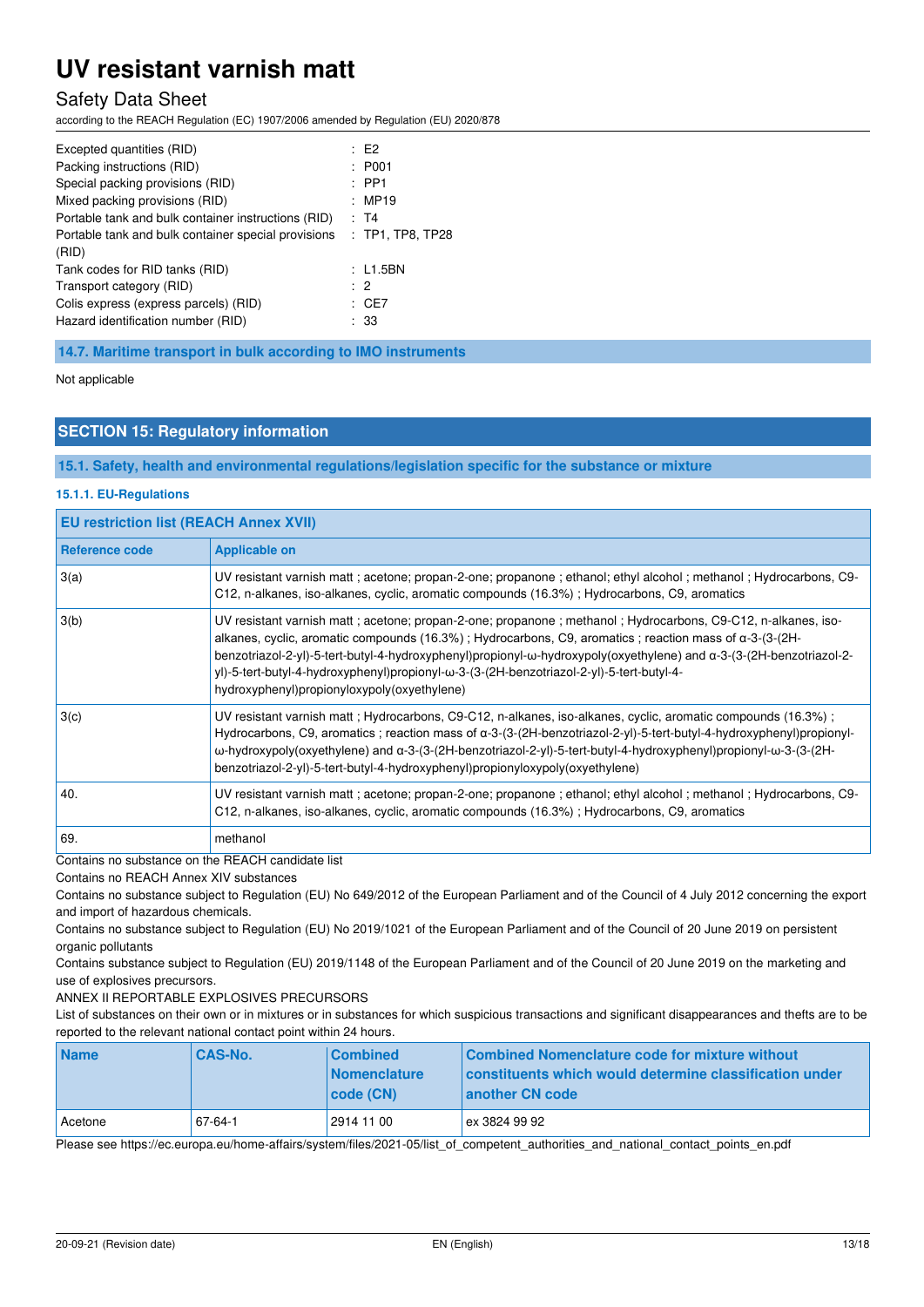# Safety Data Sheet

according to the REACH Regulation (EC) 1907/2006 amended by Regulation (EU) 2020/878

#### **Directive 2012/18/EU (SEVESO III)**

| <b>Seveso III Part I (Categories of dangerous substances)</b>                                                                                                                                                                                                                                                                                                              | <b>Qualifying quantity (tonnes)</b> |                   |
|----------------------------------------------------------------------------------------------------------------------------------------------------------------------------------------------------------------------------------------------------------------------------------------------------------------------------------------------------------------------------|-------------------------------------|-------------------|
|                                                                                                                                                                                                                                                                                                                                                                            | <b>Lower-tier</b>                   | <b>Upper-tier</b> |
| <b>P5a FLAMMABLE LIQUIDS</b><br>- Flammable liquids, Category 1, or<br>- Flammable liquids Category 2 or 3 maintained at a temperature above their boiling<br>point, or<br>— Other liquids with a flash point $\leq 60$ °C, maintained at a temperature above their boiling<br>point                                                                                       | 10                                  | 50                |
| <b>P5b FLAMMABLE LIQUIDS</b><br>- Flammable liquids Category 2 or 3 where particular processing conditions, such as high<br>pressure or high temperature, may create major-accident hazards, or<br>— Other liquids with a flash point $\leq 60$ °C where particular processing conditions, such as<br>high pressure or high temperature, may create major-accident hazards | 50                                  | 200               |
| <b>P5c FLAMMABLE LIQUIDS</b><br>Flammable liquids, Categories 2 or 3 not covered by P5a and P5b                                                                                                                                                                                                                                                                            | 5000                                | 50000             |
| E2 Hazardous to the Aquatic Environment in Category Chronic 2                                                                                                                                                                                                                                                                                                              | 200                                 | 500               |

#### **15.1.2. National regulations**

| <b>Netherlands</b>                                      |                                                                                                                          |
|---------------------------------------------------------|--------------------------------------------------------------------------------------------------------------------------|
| SZW-lijst van kankerverwekkende stoffen                 | : ethanol; ethyl alcohol, Hydrocarbons, C9-C12, n-alkanes, iso-alkanes, cyclic, aromatic<br>compounds (16.3%) are listed |
| SZW-lijst van mutagene stoffen                          | : Hydrocarbons, C9-C12, n-alkanes, iso-alkanes, cyclic, aromatic compounds (16.3%) is<br>listed                          |
| SZW-lijst van reprotoxische stoffen - Borstvoeding      | : ethanol; ethyl alcohol is listed                                                                                       |
| SZW-lijst van reprotoxische stoffen -<br>Vruchtbaarheid | : ethanol; ethyl alcohol is listed                                                                                       |
| SZW-lijst van reprotoxische stoffen – Ontwikkeling      | : ethanol; ethyl alcohol is listed                                                                                       |

**15.2. Chemical safety assessment** 

No chemical safety assessment has been carried out

# **SECTION 16: Other information**

| Indication of changes |                                                                    |               |                 |
|-----------------------|--------------------------------------------------------------------|---------------|-----------------|
| <b>Section</b>        | <b>Changed item</b>                                                | <b>Change</b> | <b>Comments</b> |
|                       | Indication of changes                                              | Added         |                 |
|                       | Revision date                                                      | Modified      |                 |
|                       | Supersedes                                                         | Modified      |                 |
|                       | SDS EU format                                                      | Modified      |                 |
| 2.1                   | Classification according to Regulation (EC)<br>No. 1272/2008 [CLP] | Modified      |                 |
| 2.1                   | Adverse physicochemical, human health and<br>environmental effects | Modified      |                 |
| 2.2                   | Hazard statements (CLP)                                            | Modified      |                 |
| 2.2                   | Precautionary statements (CLP)                                     | Modified      |                 |
| 4.1                   | First-aid measures after eye contact                               | Modified      |                 |
| 4.1                   | First-aid measures after skin contact                              | Modified      |                 |
| 4.1                   | First-aid measures general                                         | Modified      |                 |
| 4.2                   | Symptoms/effects after skin contact                                | Modified      |                 |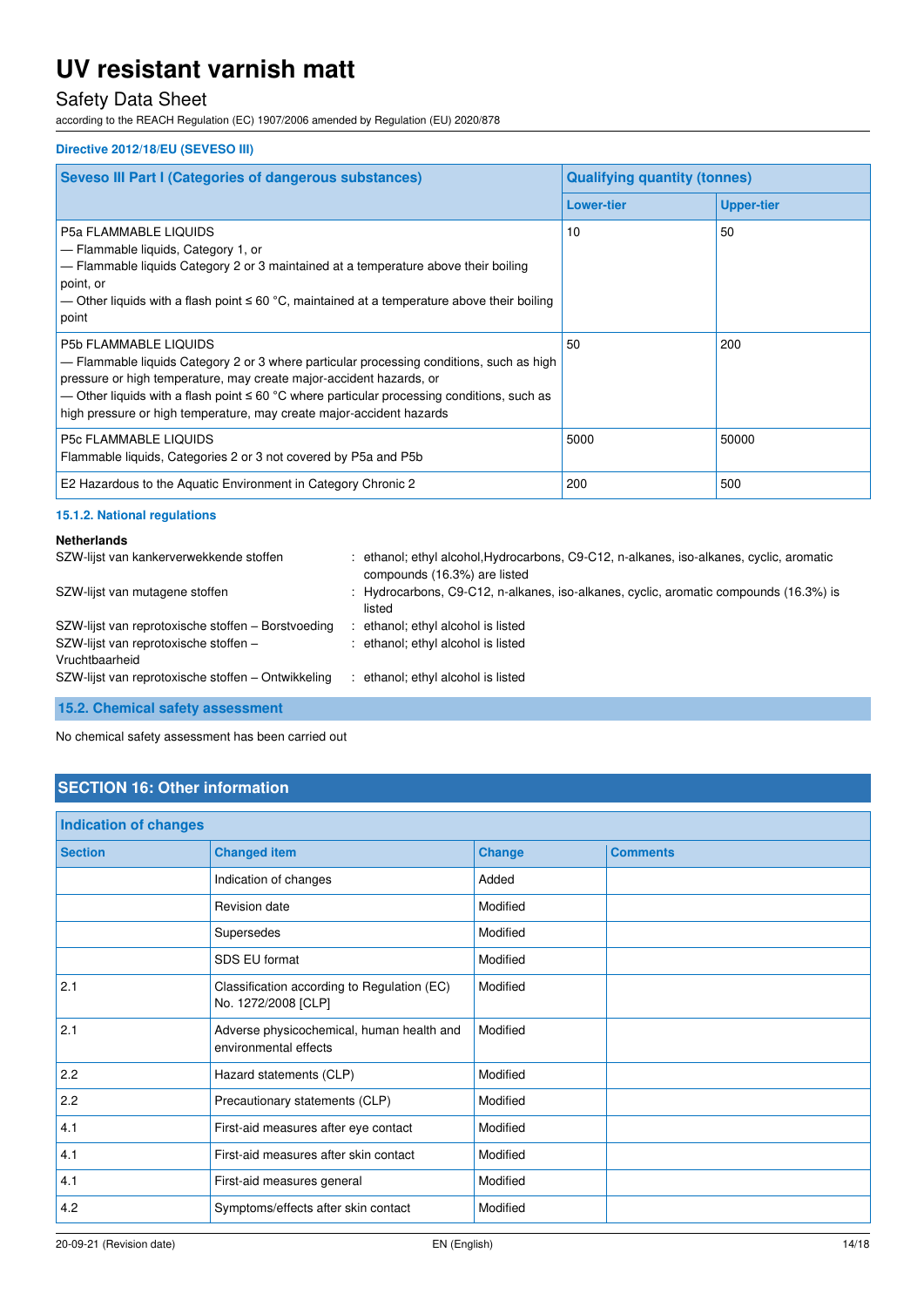# Safety Data Sheet

according to the REACH Regulation (EC) 1907/2006 amended by Regulation (EU) 2020/878

| <b>Indication of changes</b> |                                                     |               |                 |  |
|------------------------------|-----------------------------------------------------|---------------|-----------------|--|
| <b>Section</b>               | <b>Changed item</b>                                 | <b>Change</b> | <b>Comments</b> |  |
| 5.1                          | Suitable extinguishing media                        | Modified      |                 |  |
| 5.2                          | Hazardous decomposition products in case of<br>fire | Modified      |                 |  |
| 5.3                          | Protection during firefighting                      | Modified      |                 |  |
| 5.3                          | Firefighting instructions                           | Added         |                 |  |
| 6.1                          | Protective equipment                                | Modified      |                 |  |
| 6.1                          | Emergency procedures                                | Added         |                 |  |
| 6.1                          | Emergency procedures                                | Modified      |                 |  |
| 6.2                          | Environmental precautions                           | Modified      |                 |  |
| 6.3                          | Modified<br>Methods for cleaning up                 |               |                 |  |
| 6.4                          | Reference to other sections (8, 13)                 | Modified      |                 |  |
| 7.1                          | Hygiene measures                                    | Modified      |                 |  |
| 7.1                          | Precautions for safe handling                       | Modified      |                 |  |
| 7.2                          | Storage conditions                                  | Modified      |                 |  |
| 8.2                          | Other information                                   | Modified      |                 |  |
| 8.2                          | Personal protective equipment                       | Modified      |                 |  |
| 8.2                          | Respiratory protection                              | Modified      |                 |  |
| 8.2                          | Skin and body protection                            | Modified      |                 |  |
| 10.1                         | Reactivity                                          | Modified      |                 |  |
| 10.3                         | Possibility of hazardous reactions                  | Modified      |                 |  |
| 10.4                         | Conditions to avoid                                 | Modified      |                 |  |
| 12.2                         | Persistence and degradability                       | Added         |                 |  |
| 12.3                         | Bioaccumulative potential                           | Added         |                 |  |
| 13.1                         | Additional information                              | Modified      |                 |  |
| 13.1                         | Waste disposal recommendations                      | Added         |                 |  |
| 15.1                         | <b>REACH Annex XVII</b>                             | Added         |                 |  |
| 16                           | Abbreviations and acronyms                          | Modified      |                 |  |
| 16                           | Data sources                                        | Modified      |                 |  |

| <b>Abbreviations and acronyms:</b> |                                                                                     |  |  |
|------------------------------------|-------------------------------------------------------------------------------------|--|--|
| <b>ADR</b>                         | European Agreement concerning the International Carriage of Dangerous Goods by Road |  |  |
| <b>ATE</b>                         | <b>Acute Toxicity Estimate</b>                                                      |  |  |
| <b>CAS</b>                         | CAS (Chemical Abstracts Service) number                                             |  |  |
| <b>CLP</b>                         | Classification Labelling Packaging Regulation; Regulation (EC) No 1272/2008         |  |  |
|                                    | CMR: Carcinogeen, Mutageen, Reprotoxisch                                            |  |  |
|                                    | <b>CSA: Chemical Safety Assessment</b>                                              |  |  |
|                                    | <b>CSR: Chemical Safety Report</b>                                                  |  |  |
| <b>DNEL</b>                        | Derived-No Effect Level                                                             |  |  |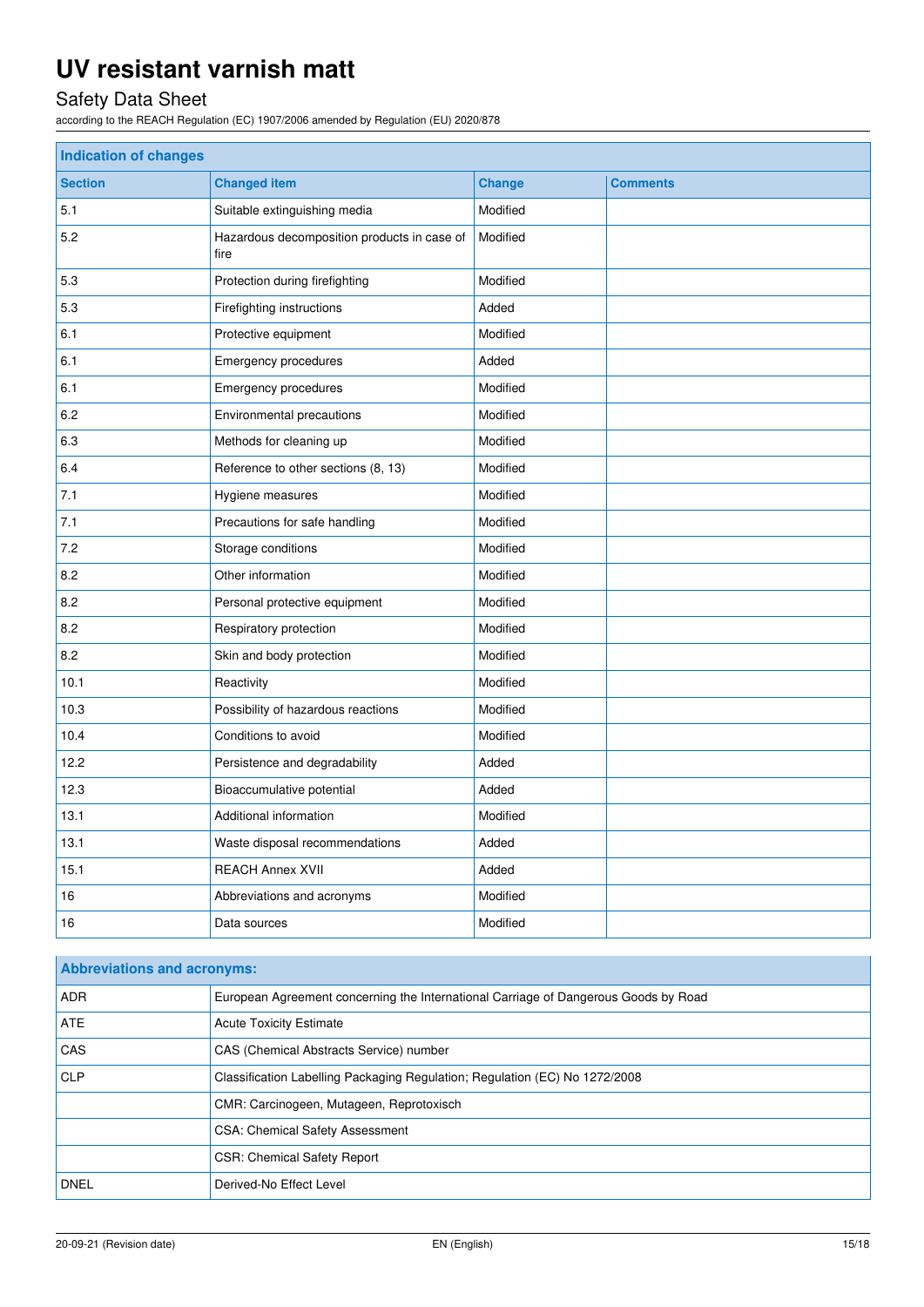## Safety Data Sheet

according to the REACH Regulation (EC) 1907/2006 amended by Regulation (EU) 2020/878

| <b>Abbreviations and acronyms:</b> |                                                                                                                                                                                        |  |  |
|------------------------------------|----------------------------------------------------------------------------------------------------------------------------------------------------------------------------------------|--|--|
|                                    | EC50: Median Effective Concentration (required to induce a 50% effect)                                                                                                                 |  |  |
|                                    | EINECS: European Inventory of Existing Commercial Chemical Substances                                                                                                                  |  |  |
|                                    | GHS: Globally Harmonized System of Classification and Labelling of Chemicals                                                                                                           |  |  |
|                                    | IATA: International Air Transport Association                                                                                                                                          |  |  |
|                                    | IMDG: International Maritime Code for Dangerous Goods                                                                                                                                  |  |  |
|                                    | LC50: Lethal concentration, 50 percent                                                                                                                                                 |  |  |
|                                    | LD50: Lethal dose, 50 percent                                                                                                                                                          |  |  |
| <b>PBT</b>                         | Persistent Bioaccumulative Toxic                                                                                                                                                       |  |  |
|                                    | PNEC: Predicted No Effect Concentration (for environment)                                                                                                                              |  |  |
|                                    | REACH: Registration, Evaluation and Authorisation of Chemical substances                                                                                                               |  |  |
|                                    | RID: Règlement international concernant le transport des marchandises dangereuses par chemin de fer (Regulations<br>Concerning the International Transport of Dangerous Goods by Rail) |  |  |
|                                    | SVHC: Substances of Very High Concern                                                                                                                                                  |  |  |
| vPvB                               | Very Persistent and Very Bioaccumulative                                                                                                                                               |  |  |
| <b>SDS</b>                         | Safety Data Sheet                                                                                                                                                                      |  |  |
| <b>CLP</b>                         | Classification Labelling Packaging Regulation; Regulation (EC) No 1272/2008                                                                                                            |  |  |
| <b>REACH</b>                       | Registration, Evaluation, Authorisation and Restriction of Chemicals Regulation (EC) No 1907/2006                                                                                      |  |  |
| <b>PBT</b>                         | Persistent Bioaccumulative Toxic                                                                                                                                                       |  |  |
| vPvB                               | Very Persistent and Very Bioaccumulative                                                                                                                                               |  |  |
| ADN                                | European Agreement concerning the International Carriage of Dangerous Goods by Inland Waterways                                                                                        |  |  |
| ADR                                | European Agreement concerning the International Carriage of Dangerous Goods by Road                                                                                                    |  |  |
| <b>IATA</b>                        | International Air Transport Association                                                                                                                                                |  |  |
| <b>IMDG</b>                        | International Maritime Dangerous Goods                                                                                                                                                 |  |  |
| <b>RID</b>                         | Regulations concerning the International Carriage of Dangerous Goods by Rail                                                                                                           |  |  |
| LC50                               | Median lethal concentration                                                                                                                                                            |  |  |
| LD50                               | Median lethal dose                                                                                                                                                                     |  |  |
| CAS                                | CAS (Chemical Abstracts Service) number                                                                                                                                                |  |  |
|                                    | EG-nr.: EINECS- en ELINCS-number                                                                                                                                                       |  |  |
|                                    | EINECS: European Inventory of Existing Commercial Substances                                                                                                                           |  |  |
|                                    | OEL: Occupational Exposure Limit                                                                                                                                                       |  |  |

Data sources **1997/2006** : ECHA (European Chemicals Agency). according to Regulation (EC) No. 1907/2006 (REACH) with its amendment Regulation (EU) 2020/878.

Other information  $\qquad \qquad$ : REACH Disclaimer:

This information is based on current knowledge. Consistency of data in the SDS with CSR is considered, as far as the information is available at the time of compilation (cfr Revision date and Version number). DISCLAIMER OF LIABILITY The information in this SDS was obtained from sources which we believe are reliable. However, the information is provided without any warranty, express or implied, regarding its correctness. The conditions or methods of handling, storage, use or disposal of the product are beyond our control and may be beyond our knowledge. For this and other reasons, we do not assume responsibility and expressly disclaim liability for loss, damage or expense arising out of or in any way connected with the handling, storage, use or disposal of the product. This SDS was prepared and is to be used only for this product. If the product is used as a component in another product, this SDS information may not be applicable.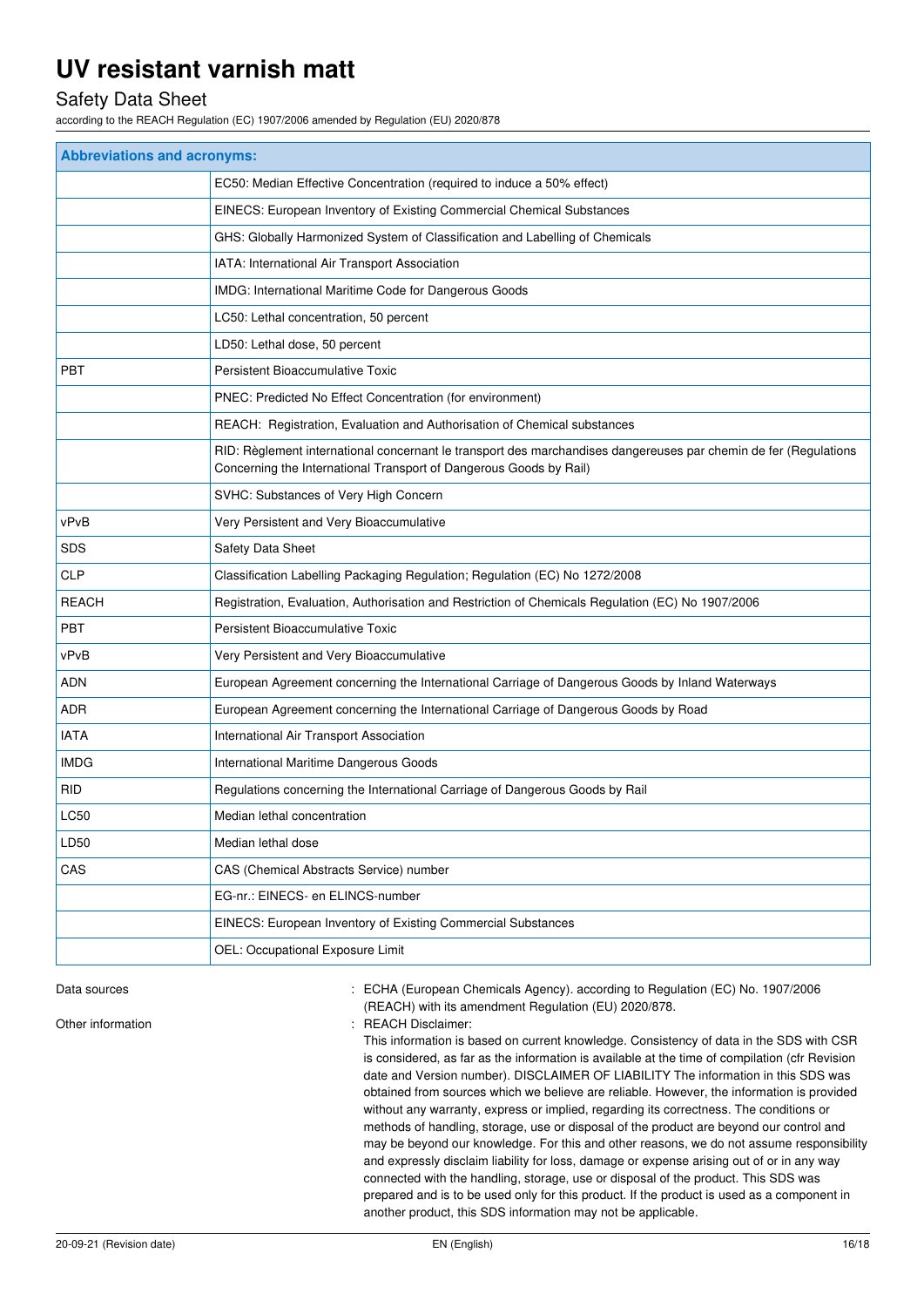# Safety Data Sheet

according to the REACH Regulation (EC) 1907/2006 amended by Regulation (EU) 2020/878

| Full text of H- and EUH-statements: |                                                                        |  |  |
|-------------------------------------|------------------------------------------------------------------------|--|--|
| Acute Tox. 3 (Dermal)               | Acute toxicity (dermal), Category 3                                    |  |  |
| Acute Tox. 3 (Inhalation)           | Acute toxicity (inhal.), Category 3                                    |  |  |
| Acute Tox. 3 (Oral)                 | Acute toxicity (oral), Category 3                                      |  |  |
| Aquatic Chronic 2                   | Hazardous to the aquatic environment - Chronic Hazard, Category 2      |  |  |
| Asp. Tox. 1                         | Aspiration hazard, Category 1                                          |  |  |
| Carc. Not classified                | Carcinogenicity Not classified                                         |  |  |
| Eye Irrit. 2                        | Serious eye damage/eye irritation, Category 2                          |  |  |
| Flam. Liq. 2                        | Flammable liquids, Category 2                                          |  |  |
| Flam. Liq. 3                        | Flammable liquids, Category 3                                          |  |  |
| H225                                | Highly flammable liquid and vapour.                                    |  |  |
| H226                                | Flammable liquid and vapour.                                           |  |  |
| H301                                | Toxic if swallowed.                                                    |  |  |
| H304                                | May be fatal if swallowed and enters airways.                          |  |  |
| H311                                | Toxic in contact with skin.                                            |  |  |
| H315                                | Causes skin irritation.                                                |  |  |
| H317                                | May cause an allergic skin reaction.                                   |  |  |
| H319                                | Causes serious eye irritation.                                         |  |  |
| H331                                | Toxic if inhaled.                                                      |  |  |
| H335                                | May cause respiratory irritation.                                      |  |  |
| H336                                | May cause drowsiness or dizziness.                                     |  |  |
| H370                                | Causes damage to organs.                                               |  |  |
| H371                                | May cause damage to organs.                                            |  |  |
| H372                                | Causes damage to organs through prolonged or repeated exposure.        |  |  |
| H411                                | Toxic to aquatic life with long lasting effects.                       |  |  |
| Muta. Not classified                | Germ cell mutagenicity Not classified                                  |  |  |
| Skin Irrit. 2                       | Skin corrosion/irritation, Category 2                                  |  |  |
| Skin Sens. 1                        | Skin sensitisation, Category 1                                         |  |  |
| STOT RE1                            | Specific target organ toxicity - Repeated exposure, Category 1         |  |  |
| STOT SE 1                           | Specific target organ toxicity - single exposure, Category 1           |  |  |
| STOT SE 2                           | Specific target organ toxicity - Single exposure, Category 2           |  |  |
| STOT SE 3                           | Specific target organ toxicity - Single exposure, Category 3, Narcosis |  |  |

| Classification and procedure used to derive the classification for mixtures according to Regulation (EC) 1272/2008 [CLP]: |                   |                    |  |
|---------------------------------------------------------------------------------------------------------------------------|-------------------|--------------------|--|
| Flam. Lig. 2                                                                                                              | H <sub>225</sub>  | Calculation method |  |
| Skin Irrit. 2                                                                                                             | H <sub>3</sub> 15 | Calculation method |  |
| Skin Sens. 1                                                                                                              | H317              | Calculation method |  |
| <b>STOT SE 3</b>                                                                                                          | H336              | Calculation method |  |
| <b>STOT RE1</b>                                                                                                           | H372              | Calculation method |  |